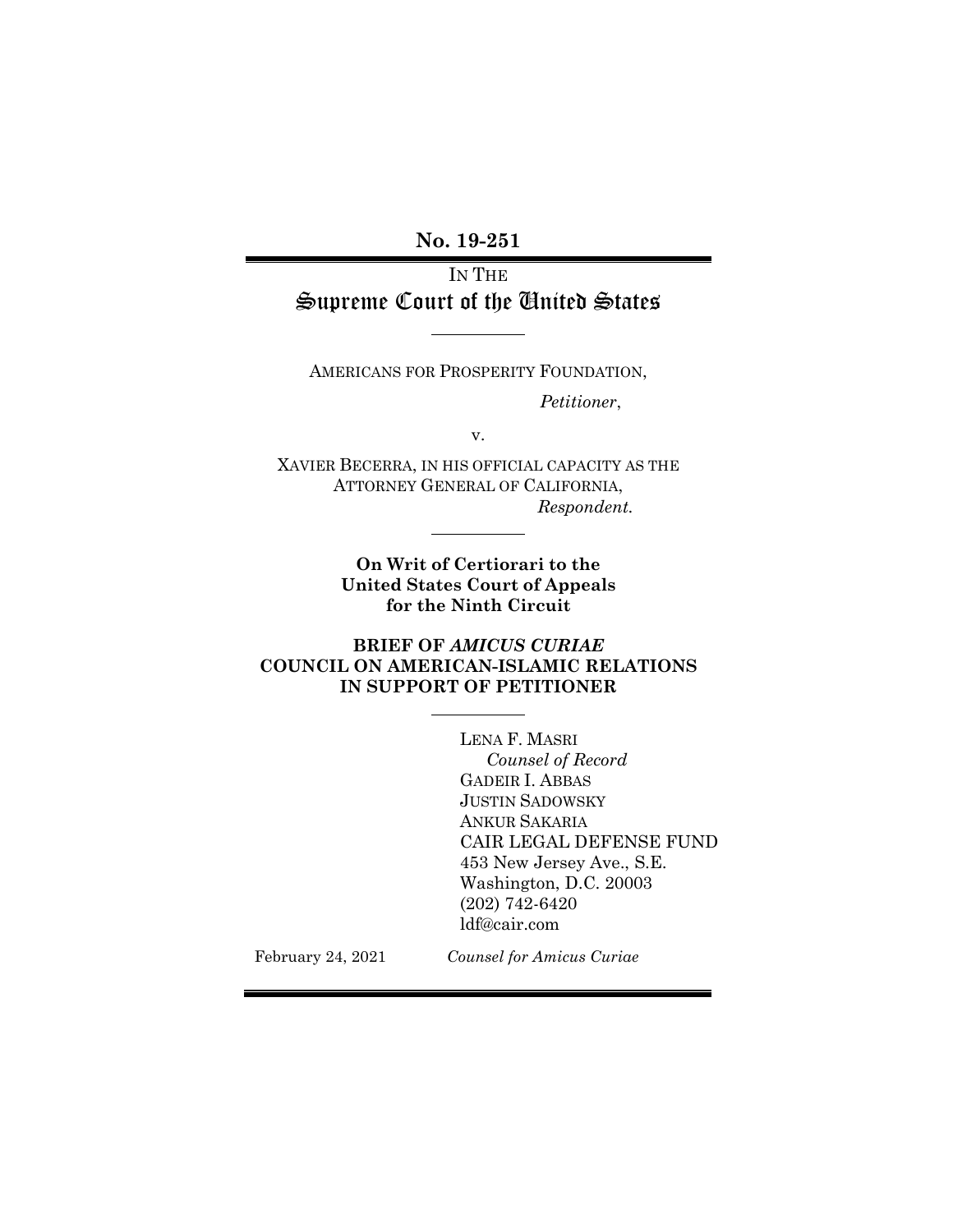## <span id="page-1-0"></span>**TABLE OF CONTENTS**

| TABLE OF AUTHORITIESii                                                                                                                                  |
|---------------------------------------------------------------------------------------------------------------------------------------------------------|
| CORPORATE DISCLOSURE STATEMENT                                                                                                                          |
|                                                                                                                                                         |
| INTEREST OF AMICUS CURIAE  1                                                                                                                            |
|                                                                                                                                                         |
|                                                                                                                                                         |
| EXACTING SCRUTINY REQUIRES<br>L.<br><b>GOVERNMENTS TO DEMONSTRATE</b><br>A COMPELLING INTEREST AND<br>NARROW TAILORING WHEN<br>COLLECTING ASSOCIATIONAL |
| II. THE NINTH CIRCUIT'S RATIONAL<br>BASIS TEST HINDERS<br>CONSTITUTIONAL SCRUTINY OF<br>THE FEDERAL TERRORIST                                           |
|                                                                                                                                                         |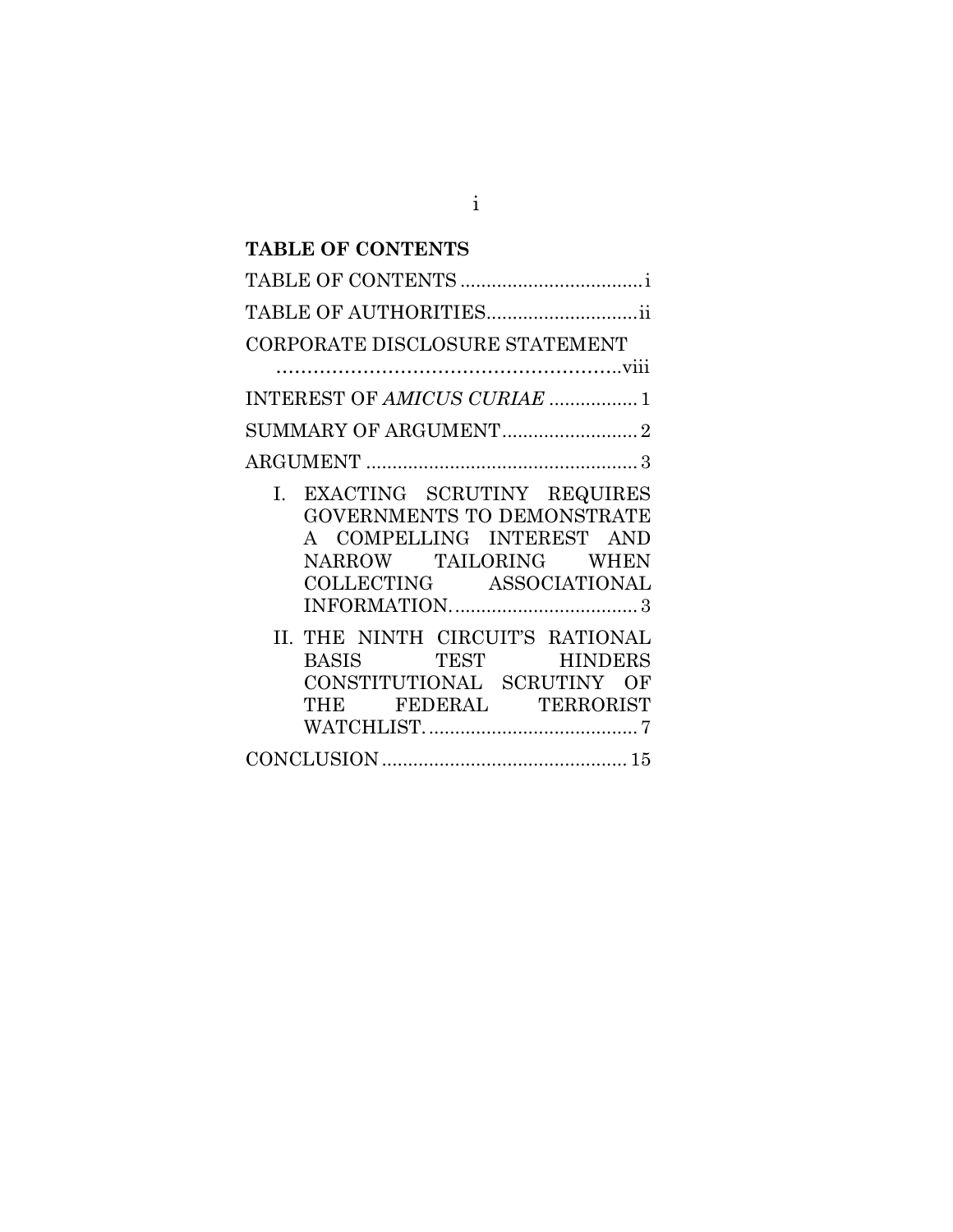# **TABLE OF AUTHORITIES**

<span id="page-2-0"></span>

| Cases                                               | Page(s) |
|-----------------------------------------------------|---------|
| Abdallah v. JetBlue Airways Corp.,                  |         |
| Abdi v. Wray,                                       |         |
| $ACLU$ v. Clapper,                                  |         |
| <i>Alasaad v. Nielsen, No.</i> 17-cv-11730, 2018 WL |         |
| Americans for Prosperity v. Becerra, 903 F.3d 1000  |         |
| Americans for Prosperity v. Becerra, 919 F.3d 1177  |         |
| Americans for Prosperity v. Harris, 182 F. Supp. 3d |         |
| Amiri v. Kelly,                                     |         |
| Baird v. State Bar of Ariz.,                        |         |
| Bates v. City of Little Rock,                       |         |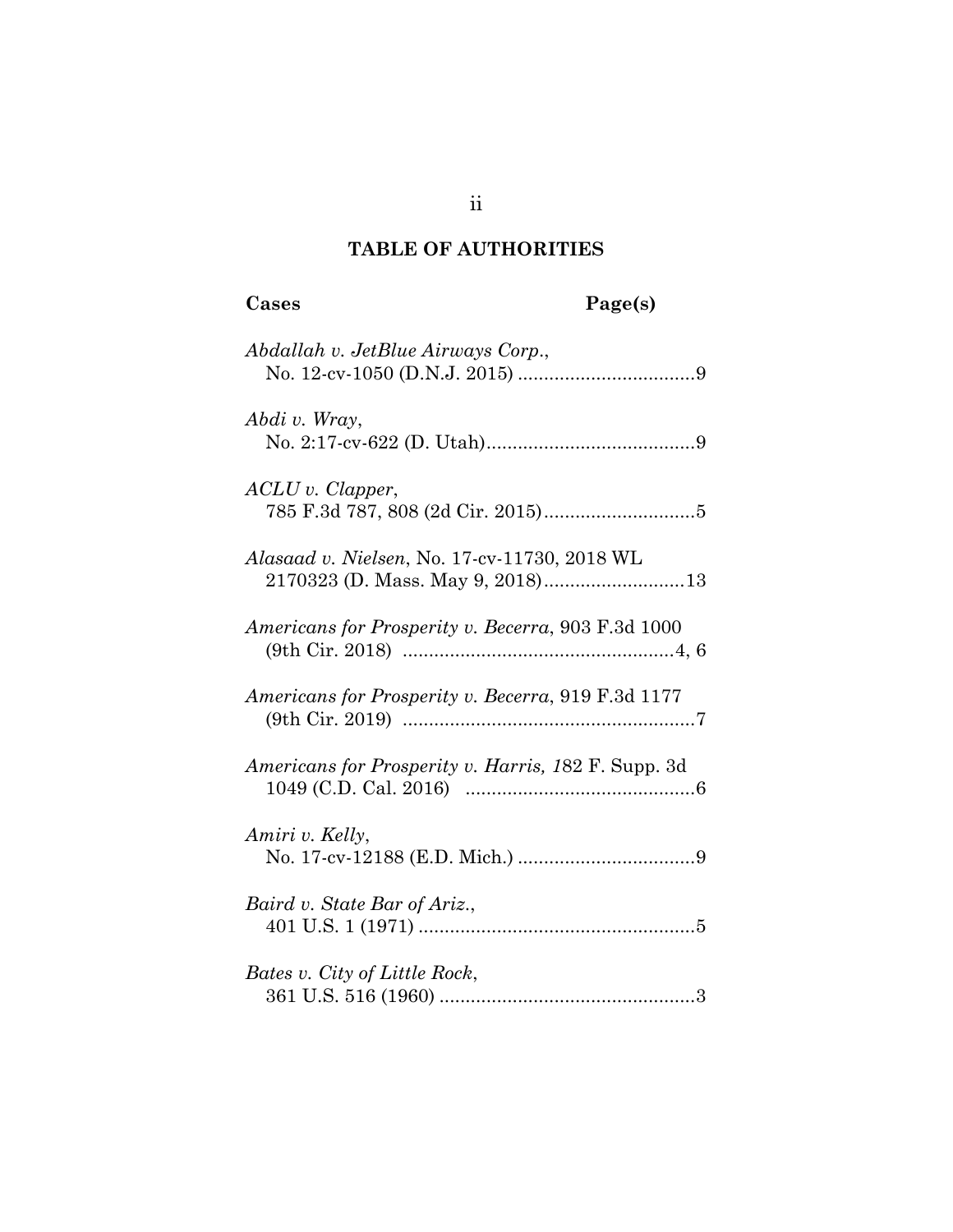| Bazzi v. Lynch,                                                                  |
|----------------------------------------------------------------------------------|
| Beydoun v. Lynch,                                                                |
| Boy Scouts of America v. Dale,                                                   |
| Dole v. Serv. Employees Union, AFL-CIO, Local 280,                               |
| Ege v. U.S. Dep't of Homeland Security, No. 13-1110                              |
| El Ali v. Sessions,                                                              |
| Elhady v. Kable,<br>391 F. Supp. 3d 562 (E.D. Va. 2019)9, 13, 14                 |
| Elhady v. Kable,                                                                 |
| Elhady v. Piehota,                                                               |
| Fikre v. FBI,                                                                    |
| Fikre v. Fed. Bureau of Investigation,<br>904 F.3d 1033, 1040 (9th Cir. 2018) 10 |

# iii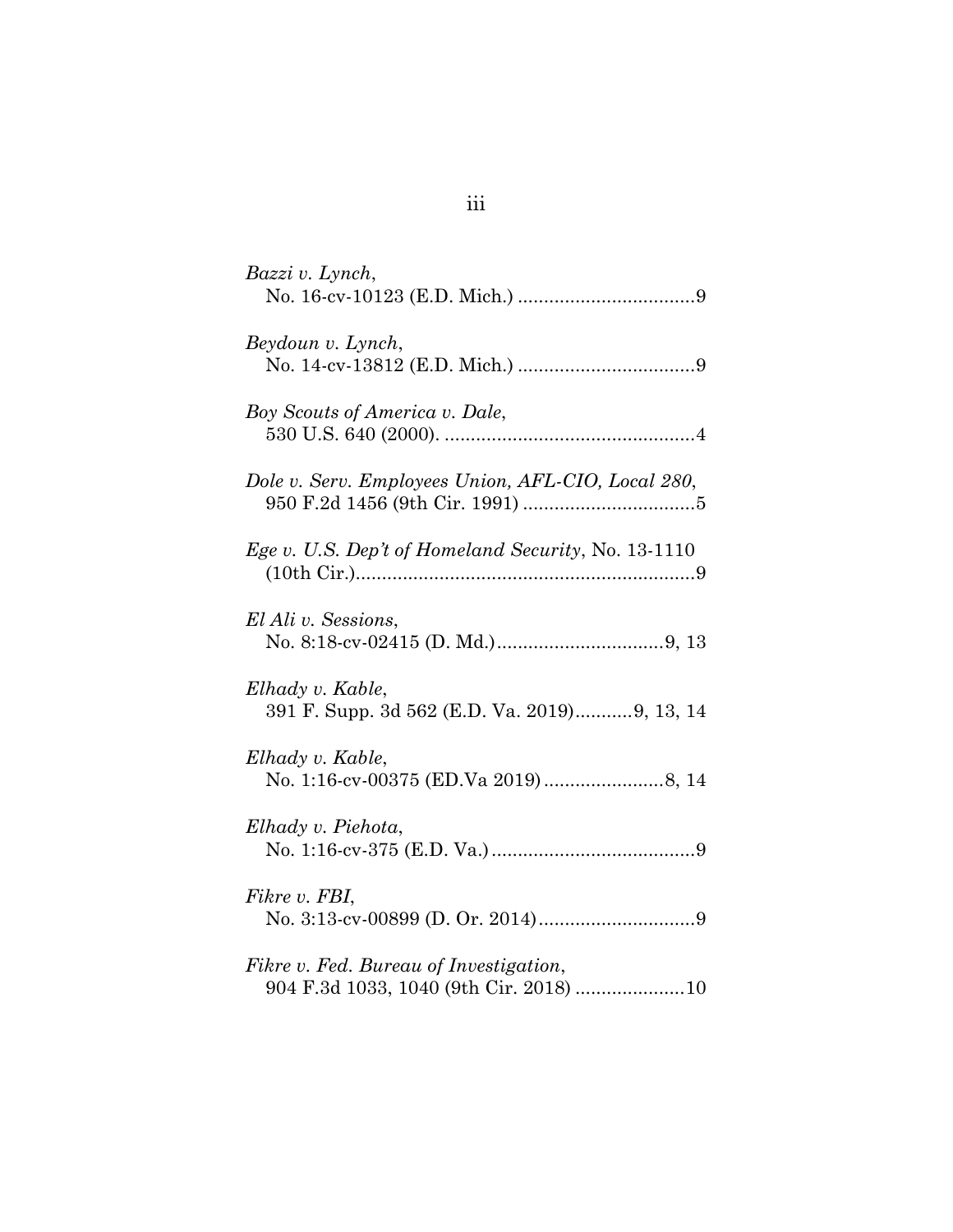| Ibrahim v. U.S. Dep't of Homeland Sec.,                             |
|---------------------------------------------------------------------|
| Janus v. Am. Fed'n of State, Cty., & Mun. Employees,<br>Council 31, |
| Kadura v. Lynch,                                                    |
| Kovac v. Wray,                                                      |
| Latif v. Holder,<br>28 F. Supp. 3d 1134 (D. Or. 2014) 13            |
| Latif v. Holder,                                                    |
| Long v. Lynch,                                                      |
| Mohamed v. Holder,                                                  |
| Mokdad v. Holder,<br>No. 2:13-cv-12038 (E.D. Mich 2013.) 9          |
| NAACP v. Alabama ex rel. Patterson, 357 U.S. 449                    |
| Rahman v. Chertoff,                                                 |

# iv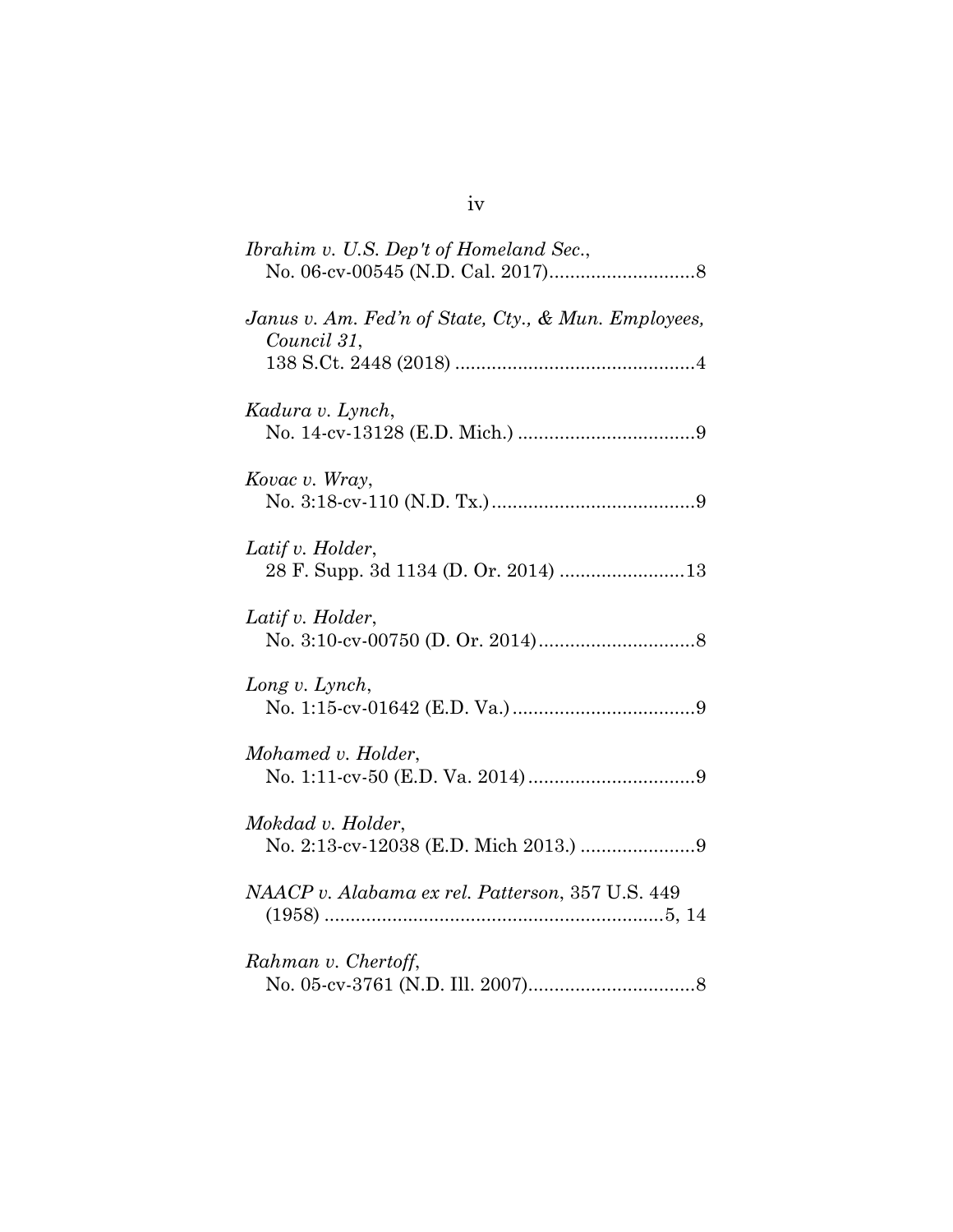| Riley v. Nat'l Fed'n of the Blind of N. Carolina, Inc., |  |
|---------------------------------------------------------|--|
| Roberts Jaycees v. United States,                       |  |
| Scherfen v. U.S. Dep't of Homeland Security,            |  |
| Shearson v. Holder,                                     |  |
| Tanvir v. Tanzin,                                       |  |
| Tarhuni v. Holder,                                      |  |

### *Other Authorities*

|  | About the Terrorist Screening Center, FEDERAL |  |
|--|-----------------------------------------------|--|
|  |                                               |  |

Alexander Abdo and Jameel Jaffer, "The courts stood up to NSA mass surveillance. Now Congress must act." THE GUARDIAN (May 9, 2015) ........................ 5

Border Searches of Electronic Devices, U.S. CUSTOMS AND BORDER PROTECTION, CBP Directive No. 3340- 049A (January 4, 2018).......................................12, 14

Christopher Mathias, Rowaida Abdelaziz, Hassan Khalifeh, and Afaf Humayun, "The City That Bears The Brunt Of The National Terror Watchlist," HUFFINGTON POST (Oct. 3, 2017) ..............................10

v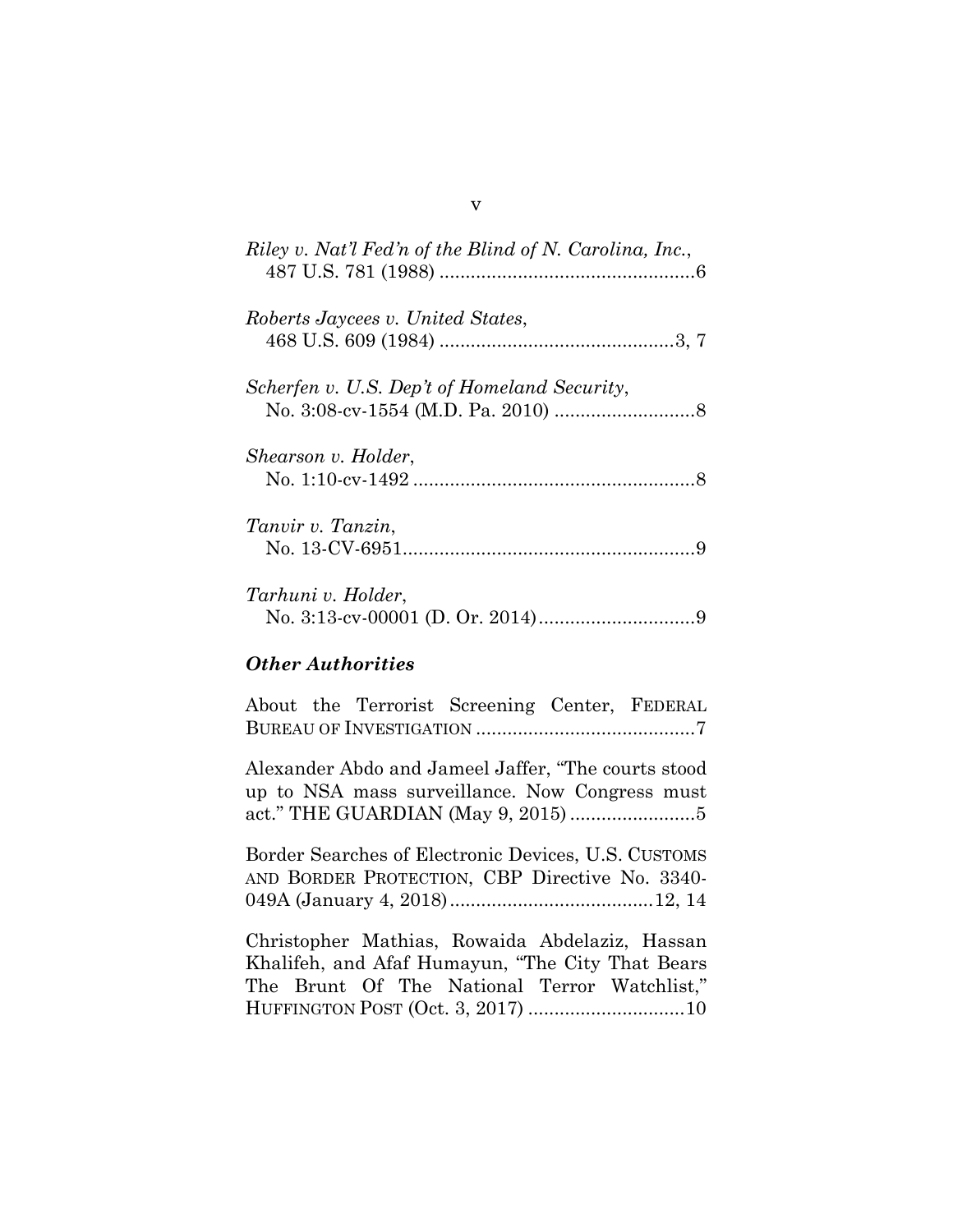| Compare On a Typical Day in Fiscal Year 2008,                                                                                                                                                        |
|------------------------------------------------------------------------------------------------------------------------------------------------------------------------------------------------------|
| Compare Terrorist Watch List Screening, GAO-08-<br>110, GOVERNMENT ACCOUNTABILITY OFFICE (October                                                                                                    |
| Declaration of TSC Deputy Director for Operations<br>Timothy P. Groh (July 5, 2018), in Elhady v. Kable,                                                                                             |
| Jana Winter, "TSA official tells Congress that Quiet<br>Skies surveillance has yet to foil any threats," BOSTON                                                                                      |
| Jana Winter, "Welcome to the Quiet Skies," BOSTON                                                                                                                                                    |
| Jeremy Scahill and Ryan Devereaux, "The Secret<br>Government Rulebook for Labeling you a Terrorist,"                                                                                                 |
| Jeremy Scahill and Ryan Devereaux, "Watch<br>Commander," THE INTERCEPT (Aug. 5, 2014)10                                                                                                              |
| Justin Sadowsky, The Transparency Myth: A<br>Conceptual Approach to Corruption and the Impact of<br>Mandatory Disclosure Laws, 4 CONN. PUB. INT. L.J.                                                |
| March 2013 Watchlisting Guidance11                                                                                                                                                                   |
| Memorandum of Understanding Between the<br>Transportation Security Administration and The<br>Terrorist Screening Center Regarding the use of<br>Terrorist Information for Security Threat Assessment |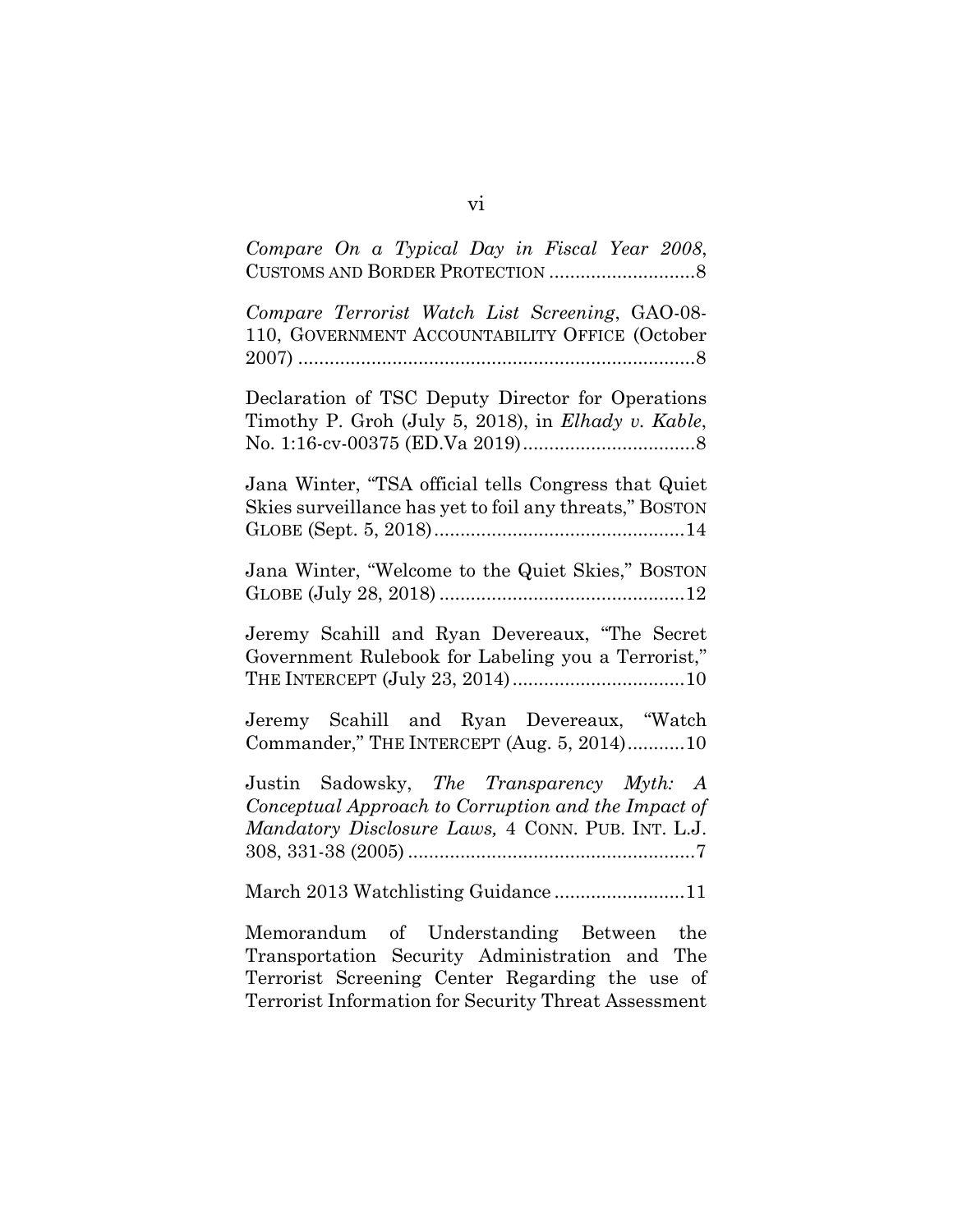| Programs, Addendum A (May 12, 2006), in Elhady v. |
|---------------------------------------------------|
| On a Typical Day in Fiscal Year 2017, CUSTOMS AND |
| Senate Committee Testimony of TSA Administrator   |

# vii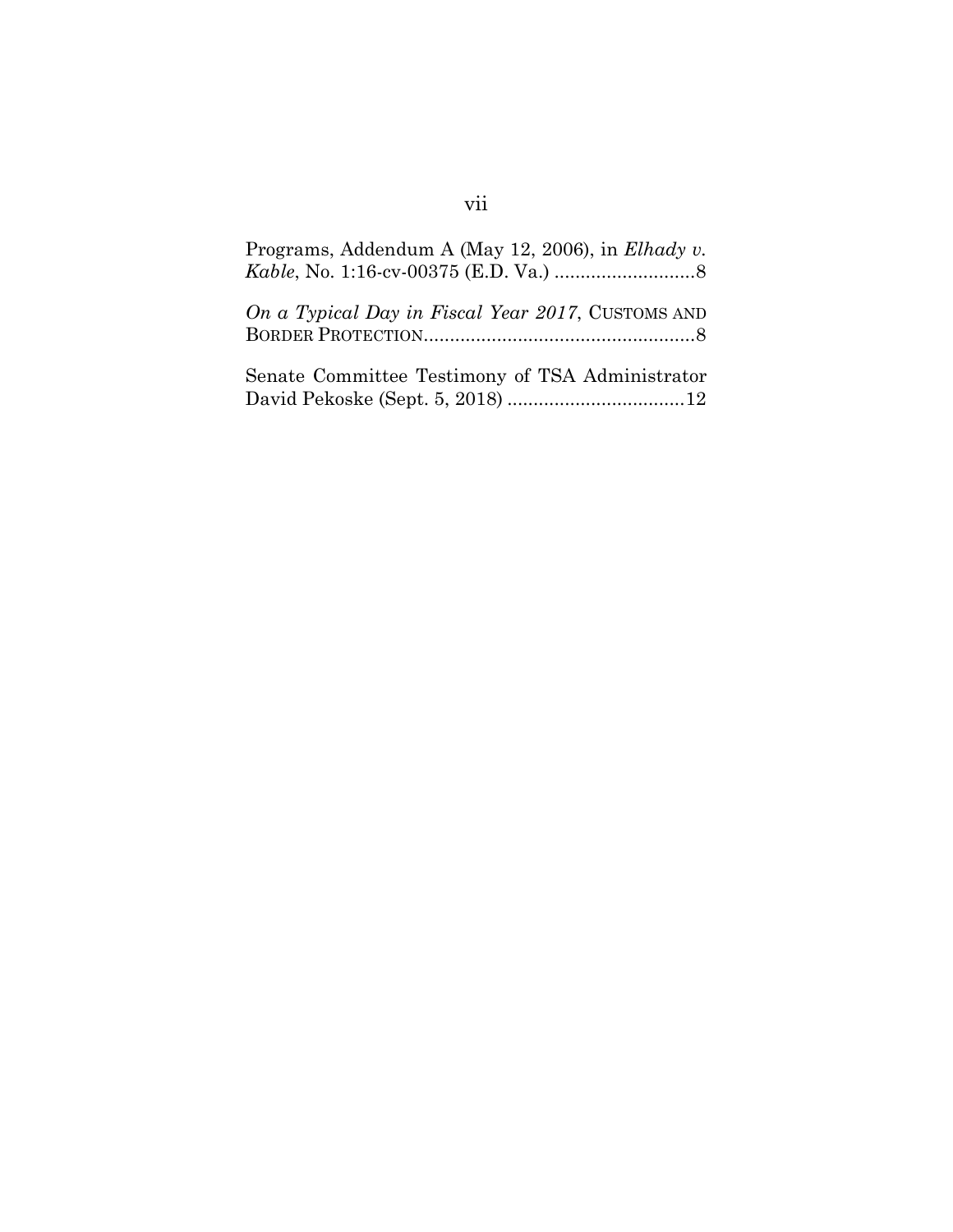### <span id="page-8-0"></span>**CORPORATE DISCLOSURE STATEMENT**

CAIR Foundation, Inc. (d/b/a "Council on American-Islamic Relations" or "CAIR") is a 501(c)(3) notfor-profit corporation. It has no parent corporation and no publicly-held corporation owns 10% or more of its stock.

**-**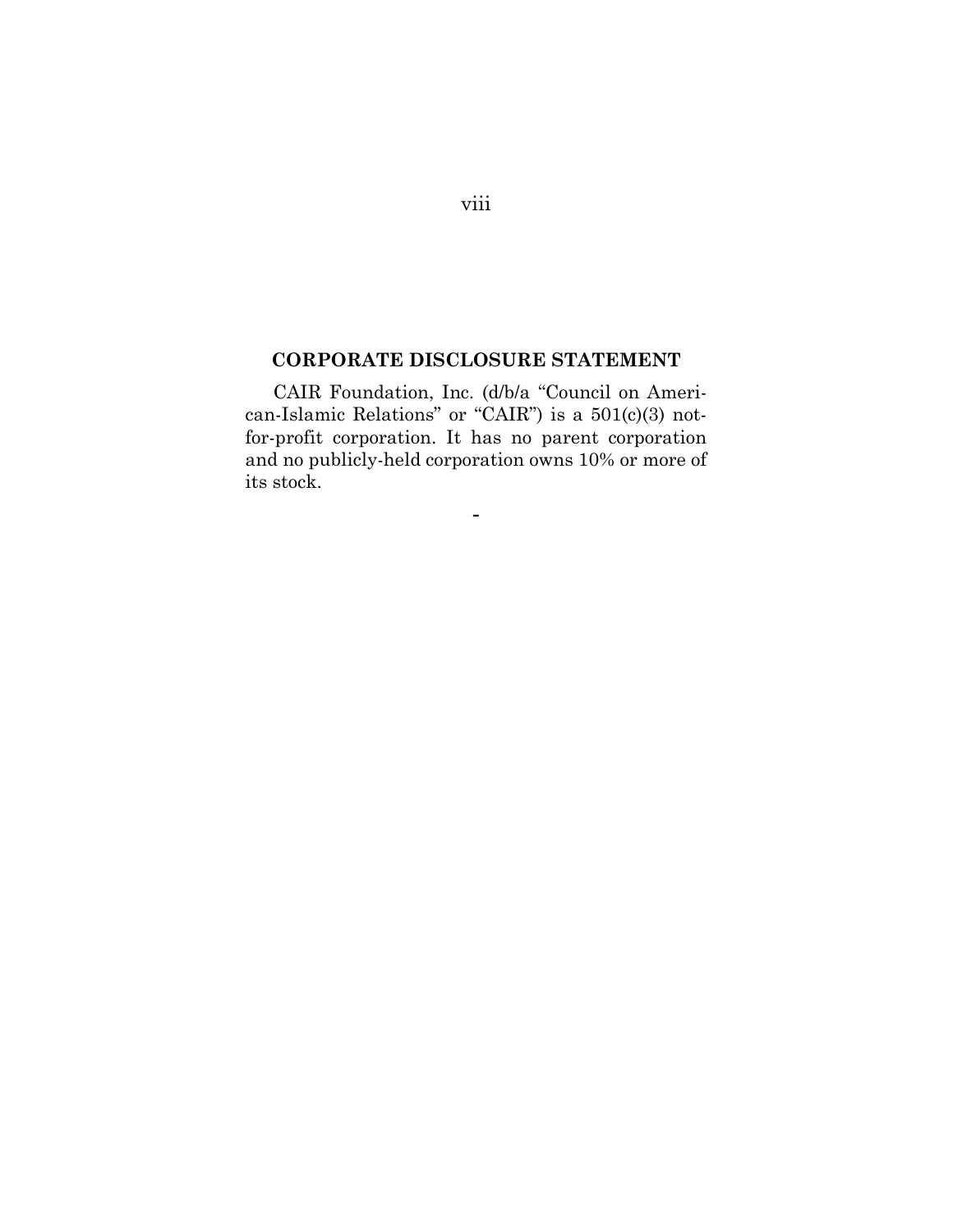#### **INTEREST OF** *AMICUS CURIAE***[1](#page-9-1)**

<span id="page-9-0"></span>Founded in 1994, the Council on American-Islamic Relations ("CAIR") has a mission to enhance understanding of Islam, protect civil rights, promote justice, and empower American Muslims. A significant component of CAIR's work combats Islamophobia and harmful stereotypes that falsely associate American Muslims with terrorism. To that end, CAIR challenges the constitutionality of the federal terrorist watchlist system which surveils the associations of innocent American Muslims to condemn them to secondclass citizenship. On September 4, 2019, in a challenge brought by CAIR, the Eastern District of Virginia granted summary judgment that the federal terrorist watchlist violates the Due Process Clause.

<span id="page-9-1"></span><sup>1</sup> Pursuant to this Court's Rule 37.6, Amicus Curiae state that no counsel for any party authored this brief in whole or in part and no entity or person, aside from Amicus Curiae and its counsel, made any monetary contribution toward the preparation or submission of this brief. Pursuant to this Court's Rule 37.3(a), Amicus Curiae note that Petitioner filed a blanket consent letter to amicus briefs with the Clerk of Court, and counsel for Respondent consented to this brief via email.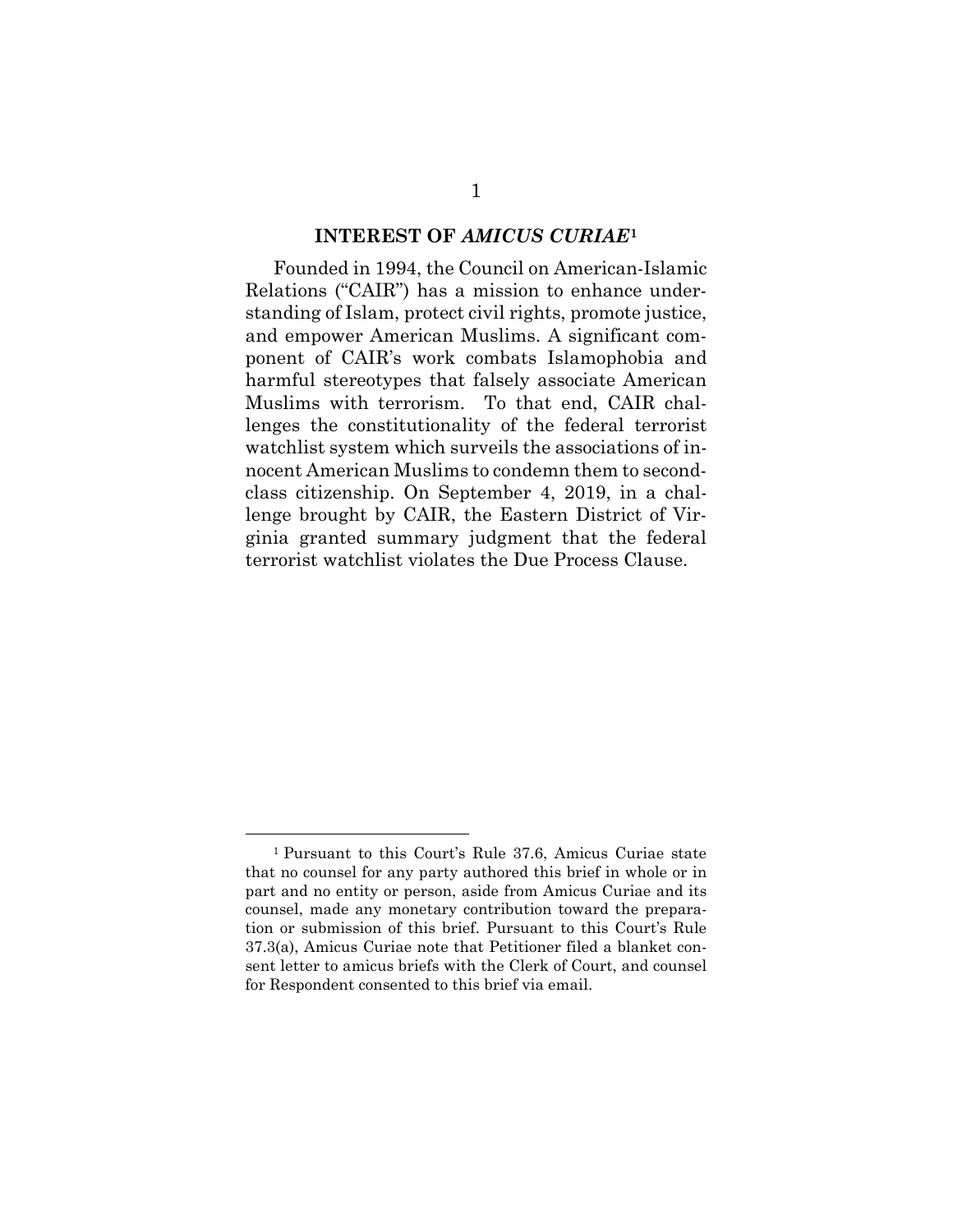#### **SUMMARY OF ARGUMENT**

<span id="page-10-0"></span>The First Amendment limits government power to collect sensitive associational information. These First Amendment restrictions apply to governments alone: they are not dependent upon any risk of public disclosure or public harassment.

Under longstanding precedent, freedom of association claims require exacting scrutiny. Under exacting scrutiny, the government must prove it has a compelling governmental interest in collecting the associational information that it cannot achieve more narrowly. The Ninth Circuit's opinion abandons this heightened legal standard, effectively converting exacting scrutiny into rational basis review. The panel's analytical shift threatens not only donor disclosure cases, but also assessment of other associational claims.

For the last decade, CAIR has litigated constitutional challenges to the federal terrorist watchlist system. At its core, the federal watchlist system is a sprawling grid of American Muslims' associations. And each year, the federal government's various watchlist programs label thousands of innocent Americans as known, suspected, or potential terrorists. Once subjected to this stigmatizing label, individuals, their families, and their associates experience intrusive scrutiny. Adverse consequences of designation include surveillance, border detentions, interrogations about religious practices, denials of employment credentials, and electronic device searches. The federal government imposes these punishments on innocent American Muslims without criminal investigations, without warrants, and without arrests or convictions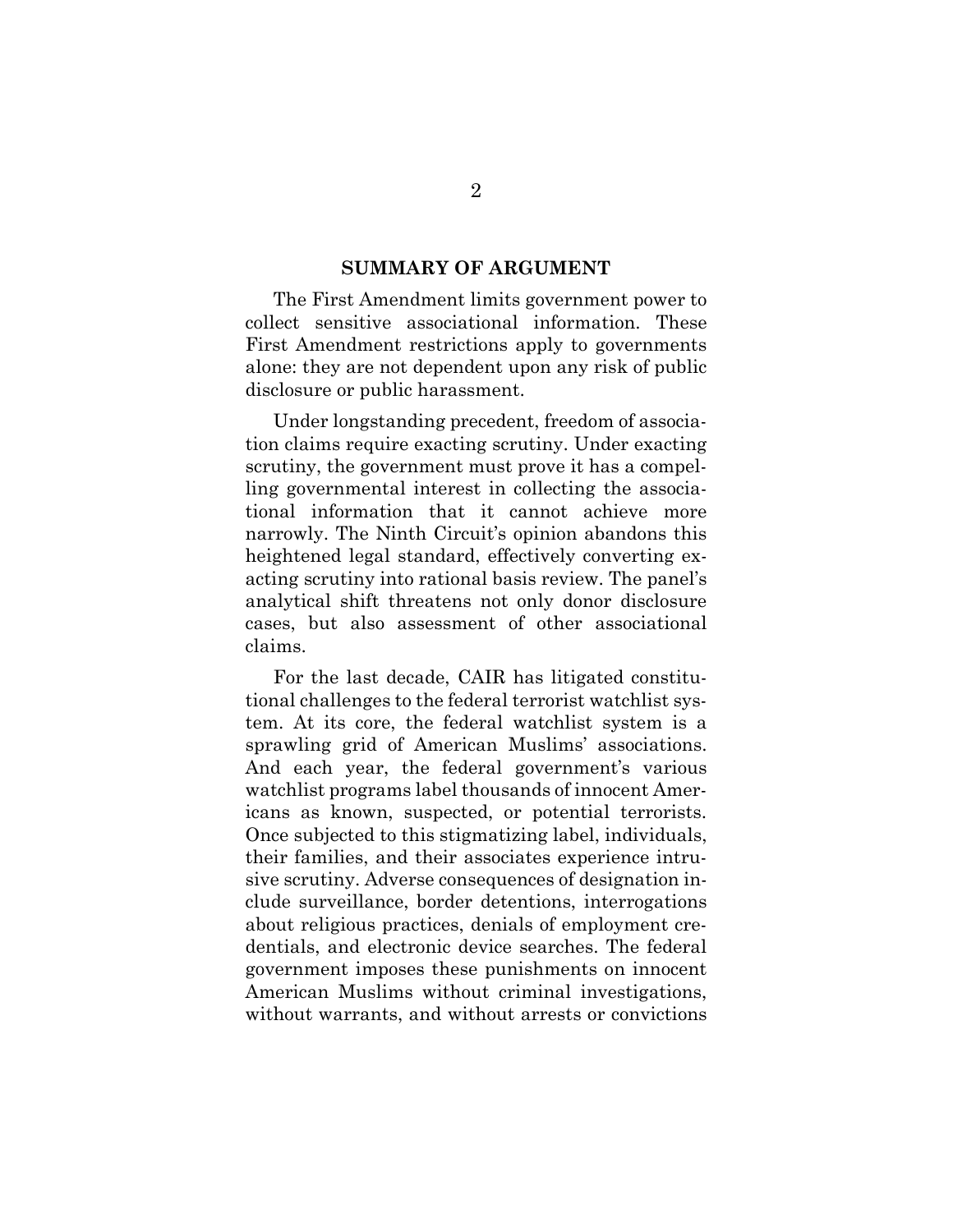for any crimes. The federal government further withholds the criteria for placing citizens on the terrorist watchlist, while refusing to disclose either the fact of their placement or the underlying basis of the "suspected terrorist" label.

Because the federal terrorist watchlist system relies heavily on associations and affiliations in its operations, it imposes a severe burden on protected First Amendment activity. Government action that wreaks such associational havoc must be evaluated under exacting scrutiny as defined by the Supreme Court's prior precedents, not the lesser akin-to-rational-basis standard adopted by the Ninth Circuit.

#### **ARGUMENT**

## <span id="page-11-1"></span><span id="page-11-0"></span>**I. EXACTING SCRUTINY REQUIRES GOV-ERNMENTS TO DEMONSTRATE A COM-PELLING INTEREST AND NARROW TAILORING WHEN COLLECTING ASSOCI-ATIONAL INFORMATION.**

The Supreme Court has long held that "implicit in the right to engage in activities protected by the First Amendment" is "a corresponding right to associate with others in pursuit of a wide variety of political, social, economic, educational, religious, and cultural ends." *Roberts Jaycees v. United States*, 468 U.S. 609, 622 (1984). First Amendment associational rights "are protected not only against heavy-handed frontal attack, but also from being stifled by more subtle governmental interference." *Bates v. City of Little Rock*, 361 U.S. 516, 523 (1960). Freedom of association can only be overridden "by regulations adopted to serve compelling state interests … that cannot be achieved through means significantly less restrictive of associational freedoms." *Jaycees*, 468 U.S. at 623; *accord*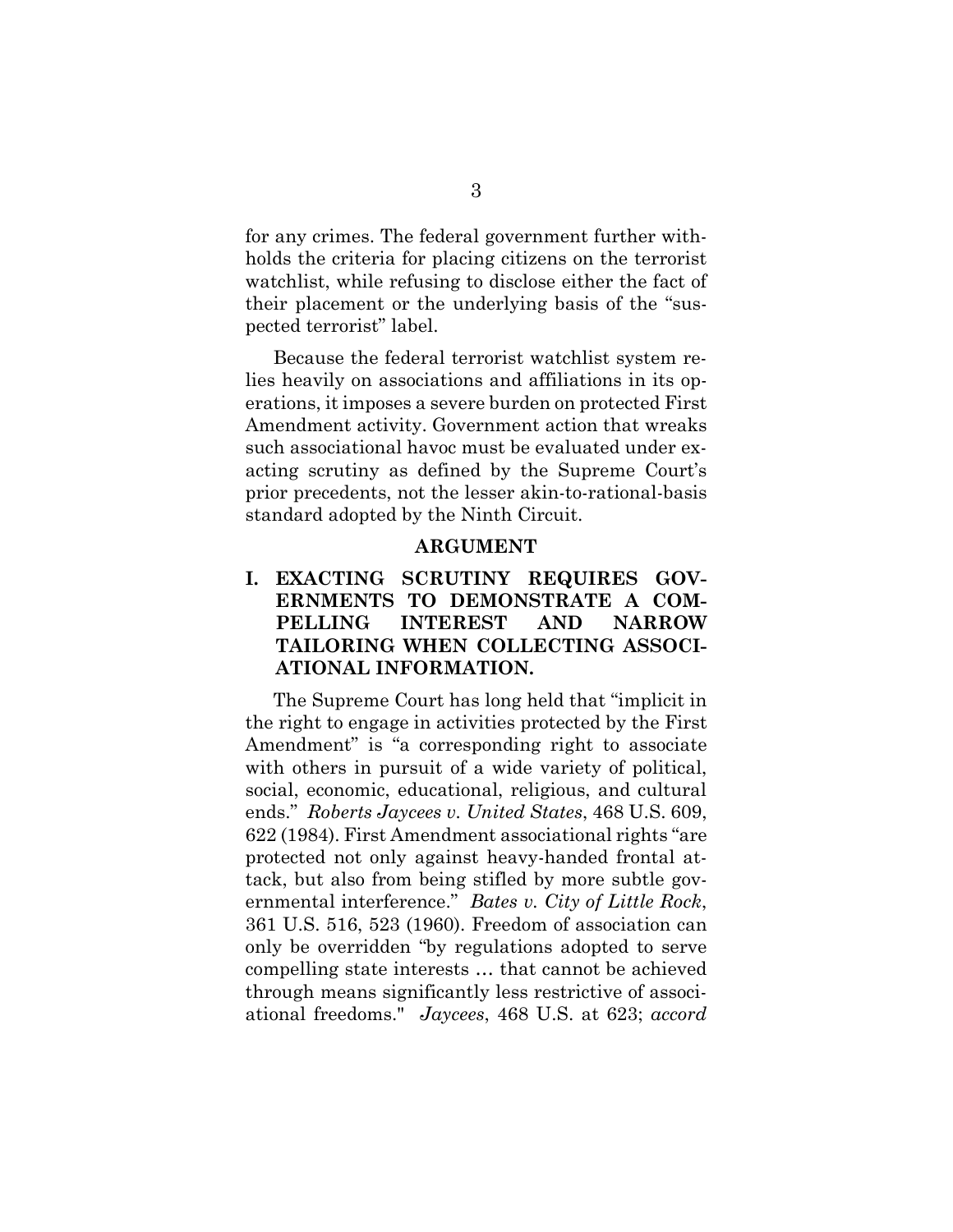*Boy Scouts of America v. Dale*, 530 U.S. 640, 648 (2000).

This test is known as exacting scrutiny. The test requires judicial evaluation of whether state action "serve[s] a compelling state interest that cannot be achieved through means significantly less restrictive of associational freedoms." *Janus v. Am. Fed'n of State, Cty., & Mun. Employees, Council 31*, 138 S.Ct. 2448, 2465 (2018). The *Janus* majority rejected a proposed alternative standard – namely whether a government "could reasonably believe that [agency action] serves its interests" – because it amounted to "rational-basis review." *Id*. at 2465. Such "minimal scrutiny is foreign to our free-speech jurisprudence." *Id*.

While using the words "exacting scrutiny," the Ninth Circuit below twisted their meaning into something more resembling a judicial rubber stamp. In its first error, the Ninth Circuit downplayed the need for a state's interest to be "compelling." *See Americans for Prosperity v. Becerra*, 903 F.3d 1000, 1009 (9th Cir. 2018). Instead, a state's interest must only be "important." *Id*. The Ninth Circuit then measured that "importance" not by reference to the government's actual need for the associational information, but rather by reference to how much the government's wholesale collection actually harms plaintiffs' associations later. *Id*. at 23a-39a. If the government hoovers up associational information for internal, nonpublic use alone, then the Ninth Circuit would find no harm to plaintiffs and no constitutional problem. *Id*. at 22a, 39a.

This is backwards. The First Amendment requires the government to proactively justify its need for collection of associational data – not force members of the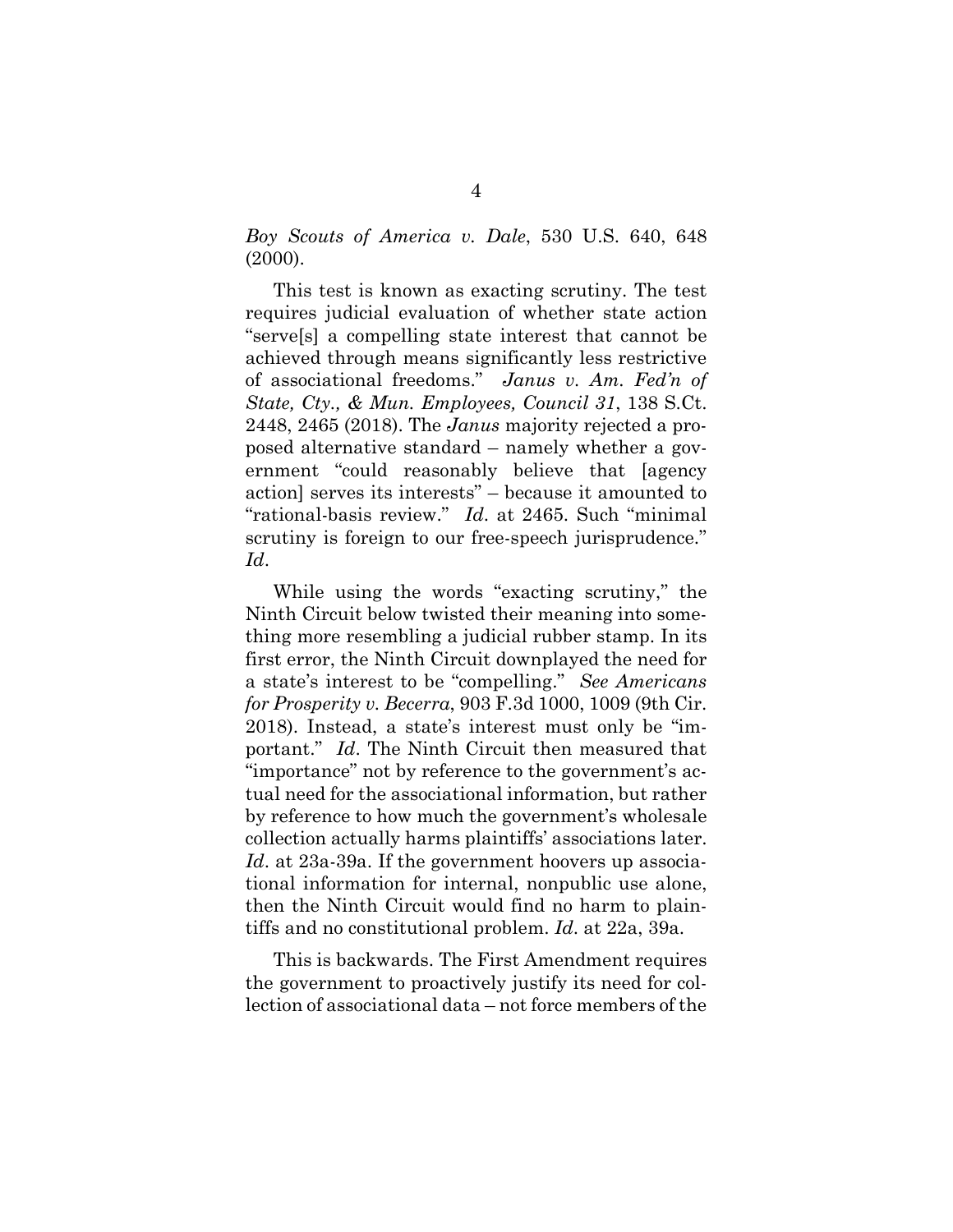public to later prove that mass collection harmed their associations. *See Baird v. State Bar of Ariz*., 401 U.S. 1, 6-7 (1971) ("When a State seeks to inquire about an individual's beliefs and associations a heavy burden lies upon it to show that the inquiry is necessary to protect a legitimate state interest."). A plaintiff's reasonable fears and prospective chilling effects are enough to show First Amendment harm. The question is not what post-hoc harms occurred, but whether the challenged government collection action "would have the practical effect of discouraging the exercise of constitutionally protected political rights" in the future. *Dole v. Serv. Employees Union, AFL-CIO, Local 280*, 950 F.2d 1456, 1460 (9th Cir. 1991) (quoting *NAACP v. Alabama ex rel. Patterson*, 357 U.S. 449, 461 (1958).

Take this example. In 2013, The Guardian published an infamous National Security Agency slide touting that agency's goal to "Collect it All."[2](#page-14-0) The program was then challenged in federal court. The Second Circuit held that the NSA's mass metadata collection program exceeded its statutory authority, while also raising "daunting" and "serious" constitutional concerns. *ACLU v. Clapper*, 785 F.3d 787, 808, 824-825 (2d Cir. 2015). The Second Circuit concluded the act of government collection alone – not any proven downstream harm to secretly monitored citizens – implicated the First Amendment. *Id*. at 802. "When the government collects appellants' metadata, appellants' members' interests in keeping their associations and contacts private are implicated, and any

<sup>2</sup> *See, e.g*., Alexander Abdo and Jameel Jaffer, "The courts stood up to NSA mass surveillance. Now Congress must act." THE GUARDIAN (May 9, 2015), available at [https://ti](https://tinyurl.com/bfopn26u)[nyurl.com/bfopn26u](https://tinyurl.com/bfopn26u) (linking to copy of slide).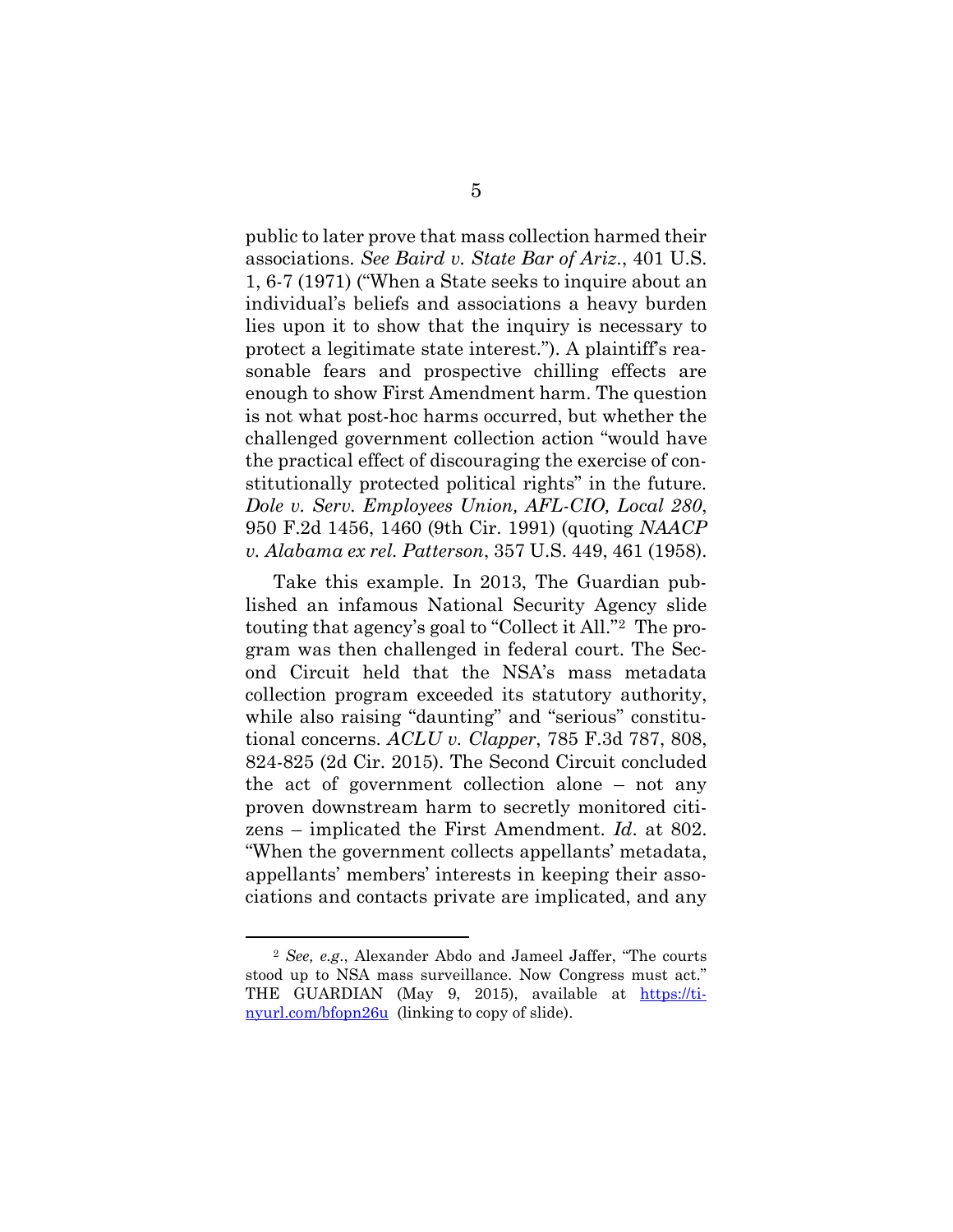potential 'chilling effect' is created at that point." *Id*. The Second Circuit's decision was correct, and the Ninth Circuit's decision here was in error.

The Ninth Circuit separately abandons any semblance of less-restrictive means or narrow tailoring. *AFPF*, 903 F.3d at 1008, 1011-12. The Ninth Circuit refers to plaintiffs as "mistaken" and the district court as "erroneous" for engaging in any assessment as to whether the Attorney General demanding tens of thousands of confidential donor lists a year, in order to use a handful, was "more burdensome than necessary." *Id*. at 16a, 22a. Only by making the district court's factual findings legally irrelevant could the Ninth Circuit set aside the abundant evidence that "the Attorney General does not use the Schedule B in [his] day-to-day business," "seldom use[s] Schedule B when auditing or investigating charities," and in the scant handful of occasions where the donor lists were relied on, they were "obtained from other sources." *AFPF v. Harris*, 182 F. Supp. 3d 1049, 1054 (C.D. Cal. 2016) (district court judgment). "Even if the Attorney General can achieve his goals through other means," the Ninth Circuit held, "nothing in the substantial relation test requires him to forgo the most efficient and effective means of doing so, at least not absent a showing of a significant burden on First Amendment rights." *AFPF*, 903 F.3d at 1012.

<span id="page-14-0"></span>This is wrong. Government efficiency is not an excuse for mass violations of First Amendment rights. *Riley v. Nat'l Fed'n of the Blind of N. Carolina, Inc.*, 487 U.S. 781, 795 (1988). ("[W]e reaffirm simply and emphatically that the First Amendment does not permit the State to sacrifice speech for efficiency."). The *AFPF* opinion missteps by latching onto a statement of First Amendment law applied only in election cases,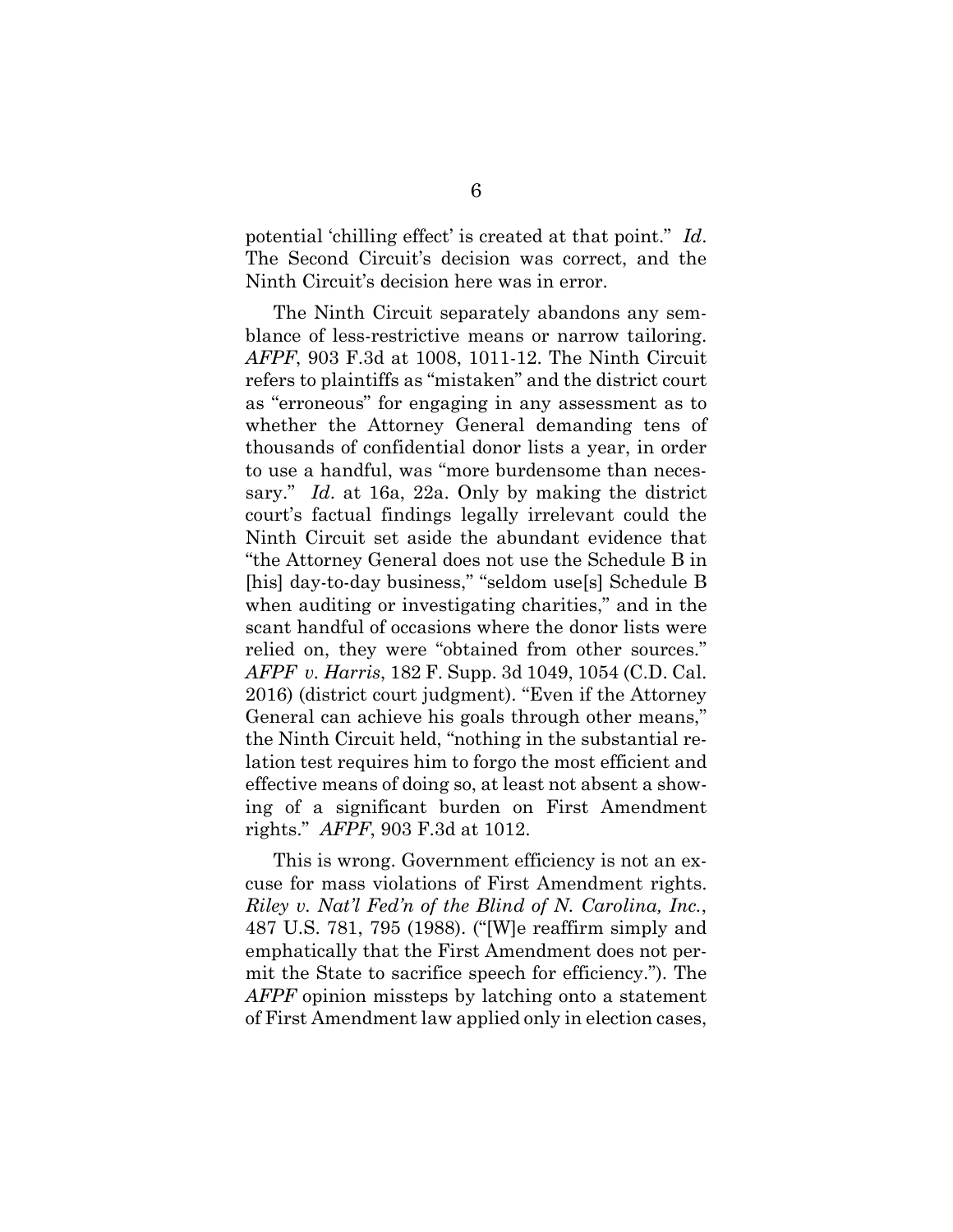where the government's interest in fair elections is high, and where donor disclosure is presumptively the least restrictive means of providing public transparency and countering the risk of elected official corruption.[3](#page-15-1) The Ninth Circuit falters further by reinterpreting that election standard as weaker than classic exacting scrutiny, and then by extending its reformulated-to-rational-basis standard to all First Amendment freedom of association claims. Exacting scrutiny requires the government to prove both a compelling interest and narrow tailoring, *Jaycees*, 468 U.S. at 623, but the Ninth Circuit abandoned both prongs. As five dissenters from *en banc* review noted, exacting scrutiny's "robust protection of First Amendment free association rights was desperately needed here." 919 F.3d 1177, 1178 (9th Cir. 2019).

## <span id="page-15-0"></span>**II. THE NINTH CIRCUIT'S RATIONAL BASIS TEST HINDERS CONSTITUTIONAL SCRU-TINY OF THE FEDERAL TERRORIST WATCHLIST.**

CAIR's experiences with the federal terrorist watchlist emphasizes the need for robust legal protections for associational claims. Following the September 11, 2001 attacks, the federal government consolidated its various security watchlists into the Terrorist Screening Database.[4](#page-16-0) The watchlist has

<sup>3</sup> *But see* Justin Sadowsky, *The Transparency Myth: A Conceptual Approach to Corruption and the Impact of Mandatory Disclosure Laws,* 4 CONN. PUB. INT. L.J. 308, 331-38 (2005) (explaining why mandatory disclosure laws fail to accomplish this goal).

<span id="page-15-1"></span><sup>4</sup> *See generally*, "About the Terrorist Screening Center," FED-ERAL BUREAU OF INVESTIGATION, available at [https://ti](https://tinyurl.com/75jps9ez)[nyurl.com/75jps9ez](https://tinyurl.com/75jps9ez)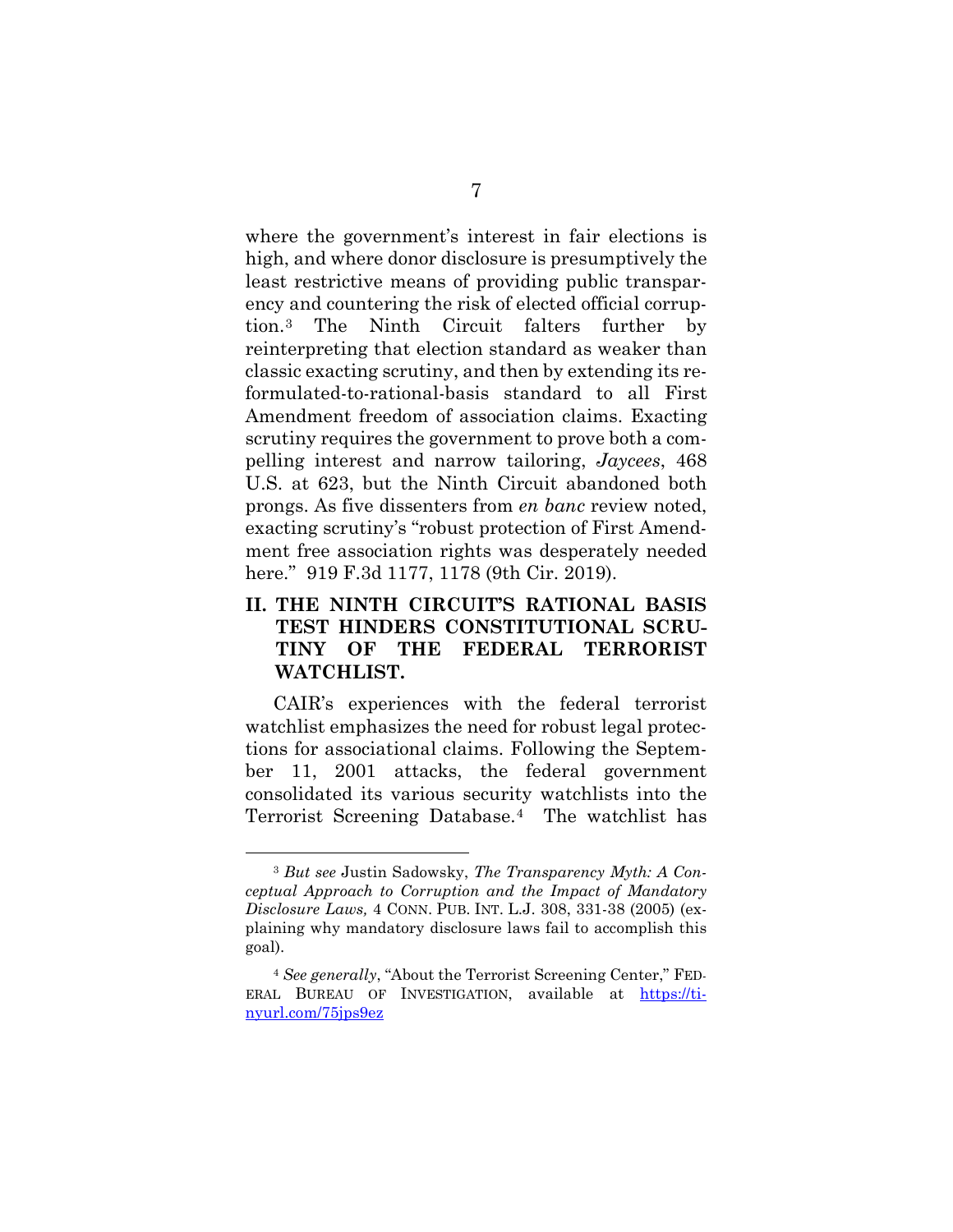since sprawled in scope and adverse effects. In 2005, the watchlist listed 288,000 individuals; by 2017 it had ballooned to 1,160,000.<sup>[5](#page-17-0)</sup> In 2008, Customs and Border Protection reported just one border interception per day "for terrorism related/national security concerns"; by 2017, CBP flagged 1,607 individuals per day for "suspected national security concerns."[6](#page-17-1) Since the creation of the consolidated watchlist, American Muslims have routinely reported targeted, discriminatory, and harassing experiences in airports, at land borders, by law enforcement, and when applying for government credentials and licenses.[7](#page-17-2) To CAIR's knowledge, every challenge to the watchlist has been brought by Muslims, often with multiple if not dozens of Muslim plaintiffs per case.[8](#page-18-0)

<span id="page-16-0"></span><sup>8</sup> *See, e.g.*, Complaints in *Rahman v. Chertoff*, No. 05-cv-3761 (N.D. Ill. 2007); *Ibrahim v. U.S. Dep't of Homeland Sec*., No. 06-

<sup>5</sup> *Compare Terrorist Watch List Screening*, GAO-08-110 at 24, GOVERNMENT ACCOUNTABILITY OFFICE (October 2007), available at<https://tinyurl.com/m2cmxbbp>*with* Declaration of TSC Deputy Director for Operations Timothy P. Groh at 2 (July 5, 2018), publicly filed at *Elhady v. Kable*, No. 1:16-cv-00375 (ED.Va 2019), Dkt. 253-2.

<sup>6</sup> *Compare On a Typical Day in Fiscal Year 2008*, CUSTOMS AND BORDER PROTECTION, available at [https://ti](https://tinyurl.com/hzgyeb74)[nyurl.com/hzgyeb74;](https://tinyurl.com/hzgyeb74) *with On a Typical Day in Fiscal Year 2017*, CUSTOMS AND BORDER PROTECTION, available at [https://ti](https://tinyurl.com/15nz0h7p)[nyurl.com/15nz0h7p](https://tinyurl.com/15nz0h7p) .

<sup>7</sup> *See, e.g.,* Memorandum of Understanding Between the Transportation Security Administration and The Terrorist Screening Center Regarding the use of Terrorist Information for Security Threat Assessment Programs, Addendum A (May 12, 2006), publicly filed at *Elhady v. Kable*, No. 1:16-cv-00375 (E.D. Va. 2019), Dkt. 253-11, Exhibit 30 (providing list of passenger, aviation employee, and government credential screening programs against which TSA crosschecks the watchlist).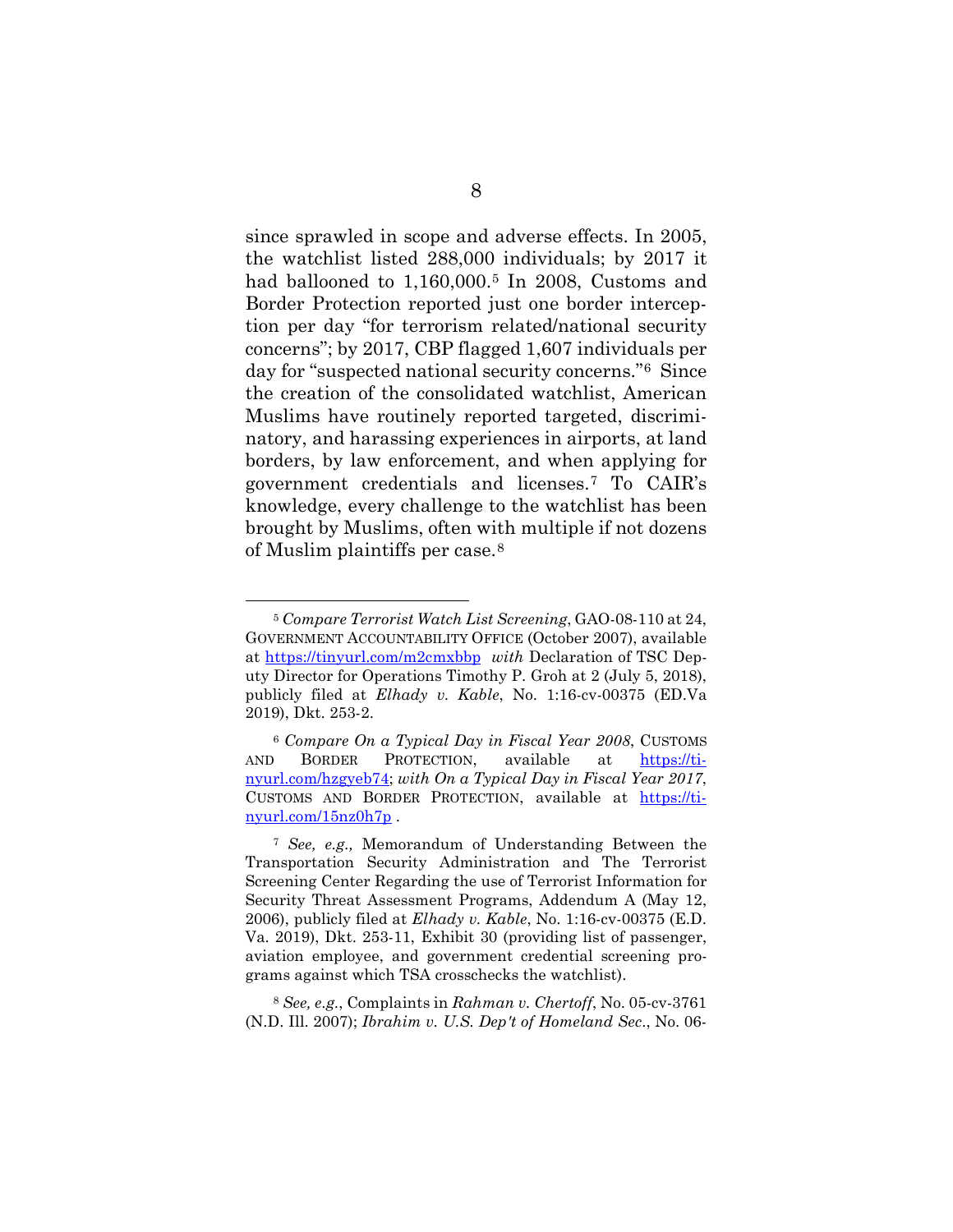The federal terrorist watchlist system rests on a foundation of bulk collection and analysis of American Muslims' associations. As the Eastern District of Virginia recognized on September 4, 2019, the Terrorist Screening Center may "consider an individual's travel history, associates, business associations, international associations, financial transactions, and study of Arabic as information supporting a nomination to the TSDB." *Elhady v. Kable*, 391 F. Supp. 3d 562, 569 (E.D. Va. 2019). "The vagueness of the standard for inclusion in the TSDB, coupled with the lack of any meaningful restraint on what constitutes grounds for placement on the Watchlist, constitutes, in essence, the absence of any ascertainable standard for inclusion and exclusion, which is precisely what offends the Due Process Clause. *Id.* (internal citations omitted).

<span id="page-17-0"></span>The Terrorist Screening Center's pervasive use of associational information causes overwhelming network effects in Muslim communities. The Arab-American city of Dearborn, Michigan is second only to New

<span id="page-17-2"></span><span id="page-17-1"></span>cv-00545 (N.D. Cal. 2017); *Scherfen v. U.S. Dep't of Homeland Security*, No. 3:08-cv-1554 (M.D. Pa. 2010); *Latif v. Holder*, 3:10 cv-00750 (D. Or. 2014); *Shearson v. Holder*, No. 1:10-cv-1492 (N.D. Ohio 2011); *Mohamed v. Holder*, No. 1:11-cv-50 (E.D. Va. 2014); *Abdallah v. JetBlue Airways Corp*., No. 12-cv-1050 (D.N.J. 2015); *Mokdad v. Holder*, 2:13-cv-12038 (E.D. Mich 2013.); *Fikre v. FBI*, 3:13-cv-00899 (D. Or. 2014); *Tarhuni v. Holder*, 3:13-cv-00001 (D. Or. 2014); *Tanvir v. Tanzin*, No. 13-CV-6951 (S.D.N.Y.); *Ege v. U.S. Dep't of Homeland Security*, No. 13-1110 (10th Cir.); *Beydoun v. Lynch*, No. 14-cv-13812 (E.D. Mich.); *Kadura v. Lynch*, No. 14-cv-13128 (E.D. Mich.); *Long v. Lynch*, 1:15 cv-01642 (E.D. Va.); *Bazzi v. Lynch*, 16-cv-10123 (E.D. Mich.); *Elhady v. Piehota*, No. 1:16-cv-375 (E.D. Va.); *Amiri v. Kelly*, No. 17-cv-12188 (E.D. Mich.); *Abdi v. Wray*, No. 2:17-cv-622 (D. Utah); *Kovac v. Wray*, 3:18-cv-110 (N.D. Tx.); *El Ali v. Sessions*, 8:18-cv-02415 (D. Md.).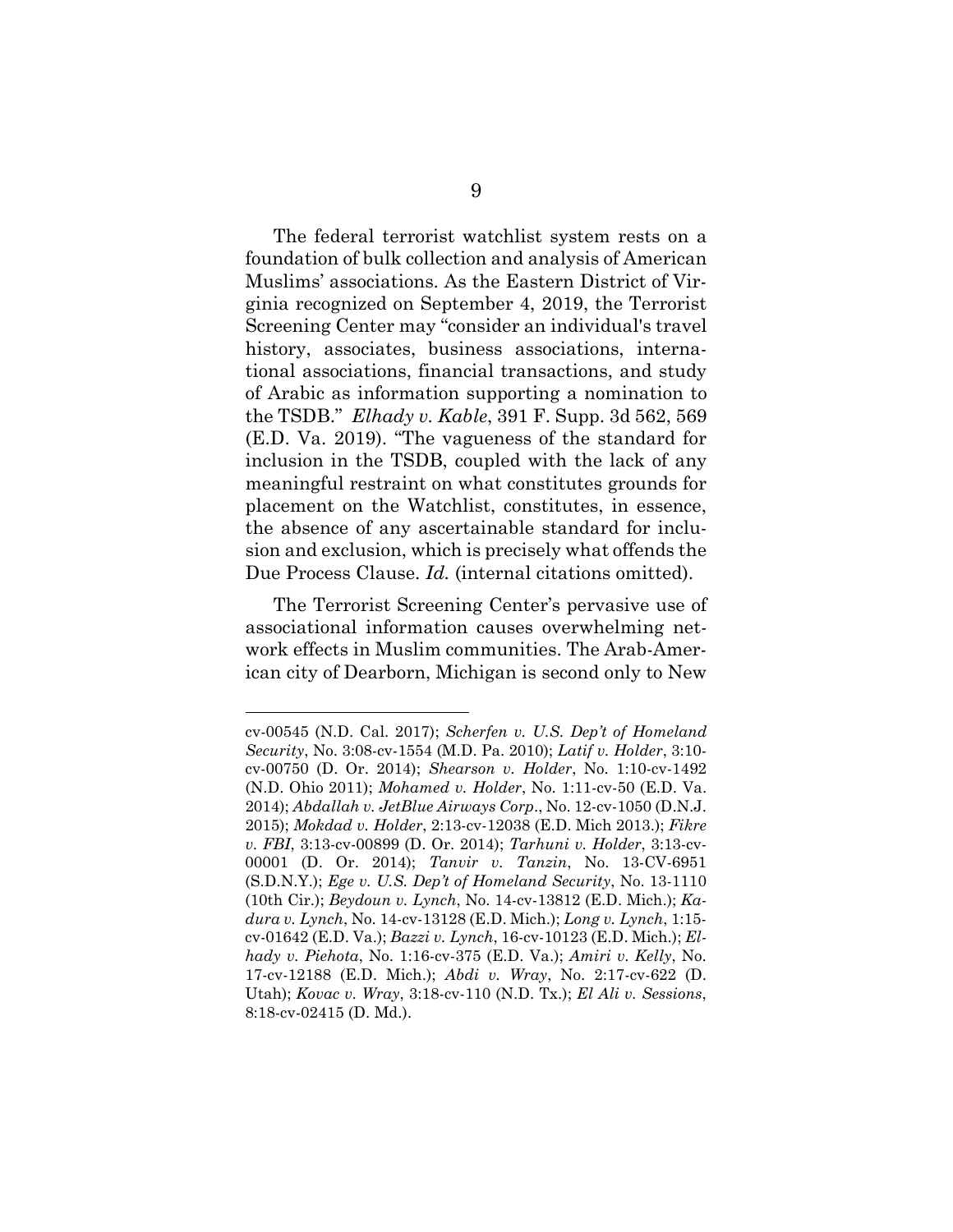York City for its total number of watchlistees, despite having a population of less than 100,000.<sup>[9](#page-20-0)</sup> In Dearborn, stories of closed bank accounts, shuttered charities, surveilled mosques, and planted bugs abound.[10](#page-20-1) As a different Ninth Circuit panel noted last year, presence on a federal watchlist has "actual and palpable consequences," including the likely tendency of watchlist status to cause "acquaintances, business associates, and perhaps even family members" to shun individuals the government has dubbed suspected terrorists. *Fikre v. Fed. Bureau of Investigation*, 904 F.3d 1033, 1040 (9th Cir. 2018). In *Fikre*, the plaintiff's "No Fly List" designation centered around government investigation of his association with a specific Portland mosque. *Id.* at 1035.

<span id="page-18-0"></span>Leaked to the media in  $2014$ ,<sup>[11](#page-21-0)</sup> the  $2013$  Watchlisting Guidance governs all intelligence agency and law enforcement operations surrounding the watchlist.<sup>12</sup> The 2013 Watchlisting Guidance has no qualms about relying on affiliations and associations in order to classify American citizens as terrorists. "Individuals

<sup>9</sup> Jeremy Scahill and Ryan Devereaux, "Watch Commander," THE INTERCEPT (Aug. 5, 2014), available at [https://ti](https://tinyurl.com/h0a9uu5r)[nyurl.com/h0a9uu5r.](https://tinyurl.com/h0a9uu5r)

<sup>10</sup> *See generally*, Christopher Mathias, Rowaida Abdelaziz, Hassan Khalifeh, and Afaf Humayun, "The City That Bears The Brunt Of The National Terror Watchlist," HUFFINGTON POST (Oct. 3, 2017), available at [https://tinyurl.com/y2ws6gfl.](https://tinyurl.com/y2ws6gfl)

<sup>11</sup> *See* Jeremy Scahill and Ryan Devereaux, "The Secret Government Rulebook for Labeling you a Terrorist," THE INTERCEPT (July 23, 2014), available at [https://tinyurl.com/4uqduqo3.](https://tinyurl.com/4uqduqo3)

<sup>12</sup> The 2013 Watchlisting Guidance has been superseded by the 2015 and then 2018 Watchlisting Guidance, which have not been publicly disclosed. CAIR understands the current Watchlisting Guidance to be substantially similar to prior iterations.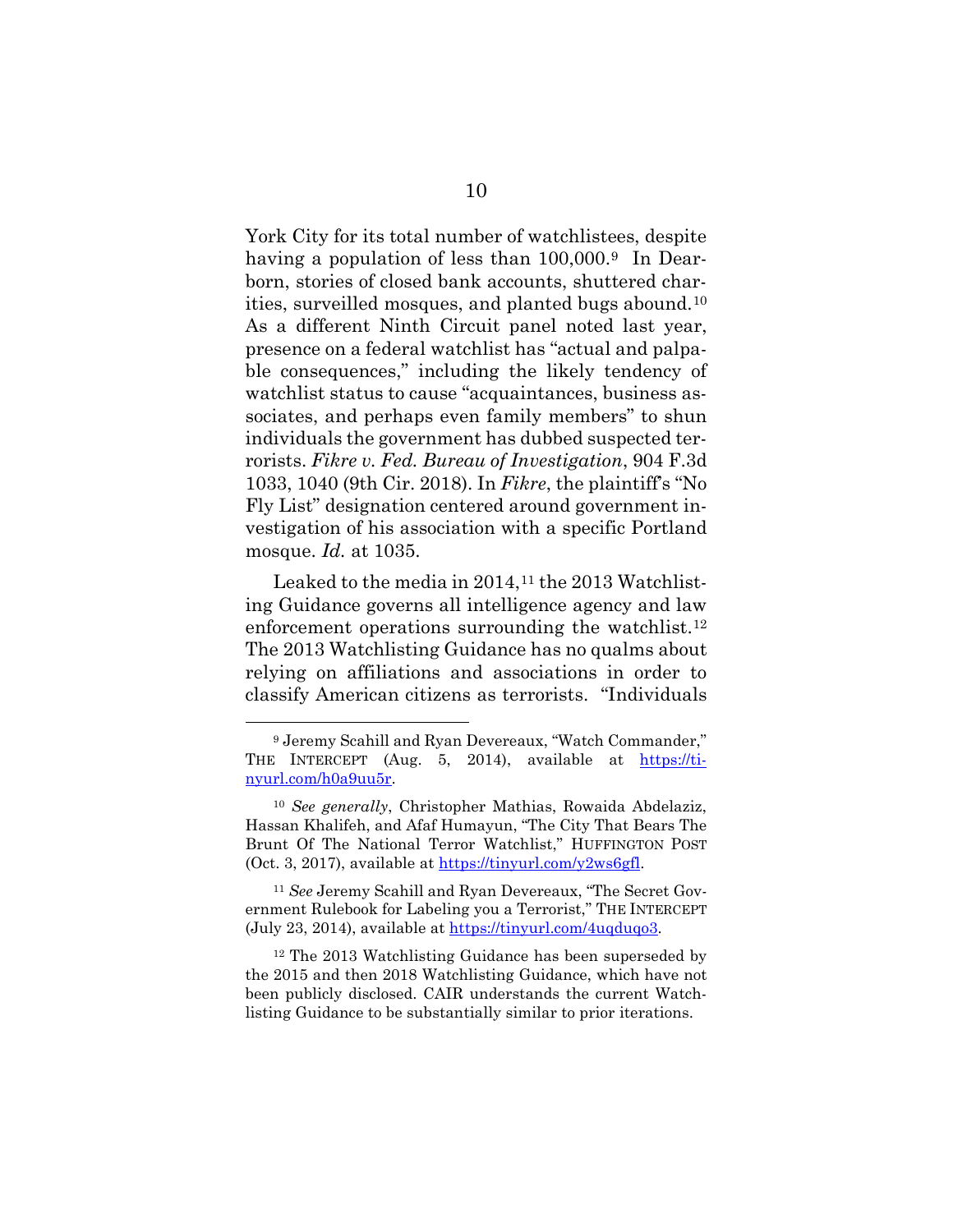identified as associates or affiliates" of watchlisted individuals can, on that basis alone, be nominated as suspected terrorists.[13](#page-21-2) Watchlisted individuals' foreign family members are themselves added to the watchlist, for the purposes of denying passports and visas. 2013 Watchlisting Guidance at 22-23, 32, 42-43. The Watchlisting Guidance instructs government officers to document watchlisted individuals':

- "Immediate family members." *Id.* at 5, 75.
- "Known associates." *Id.* at 5, 75.
- "Traveling associates." *Id.* at 66.
- "Membership cards." *Id.* at 68.
- "Cell phone [contact] list and speed dial numbers." *Id.* at 68.
- "Social networking accounts." *Id.* at 69.
- "Any additional biographic or biometric identifiers to enhance identity matching" of watchlisted individuals' associates, family members, or persons listed in their paper documents. *Id.*  at 67.

In furtherance of the watchlist, CBP copies the complete contents of watchlisted individuals' phones each time they cross the border.<sup>[14](#page-22-0)</sup> As a matter of policy, "the presence of an individual on a governmentoperated and government-vetted terrorist watch list" justifies a complete "advanced search" to "review,

<sup>13</sup> *See* March 2013 Watchlisting Guidance at 38-39, available at [https://tinyurl.com/6hxtgayv.](https://tinyurl.com/6hxtgayv)

<sup>14</sup> *See* Border Searches of Electronic Devices, U.S. CUSTOMS AND BORDER PROTECTION, CBP Directive No. 3340-049A (January 4, 2018), available at [https://tinyurl.com/qbym3x65.](https://tinyurl.com/qbym3x65)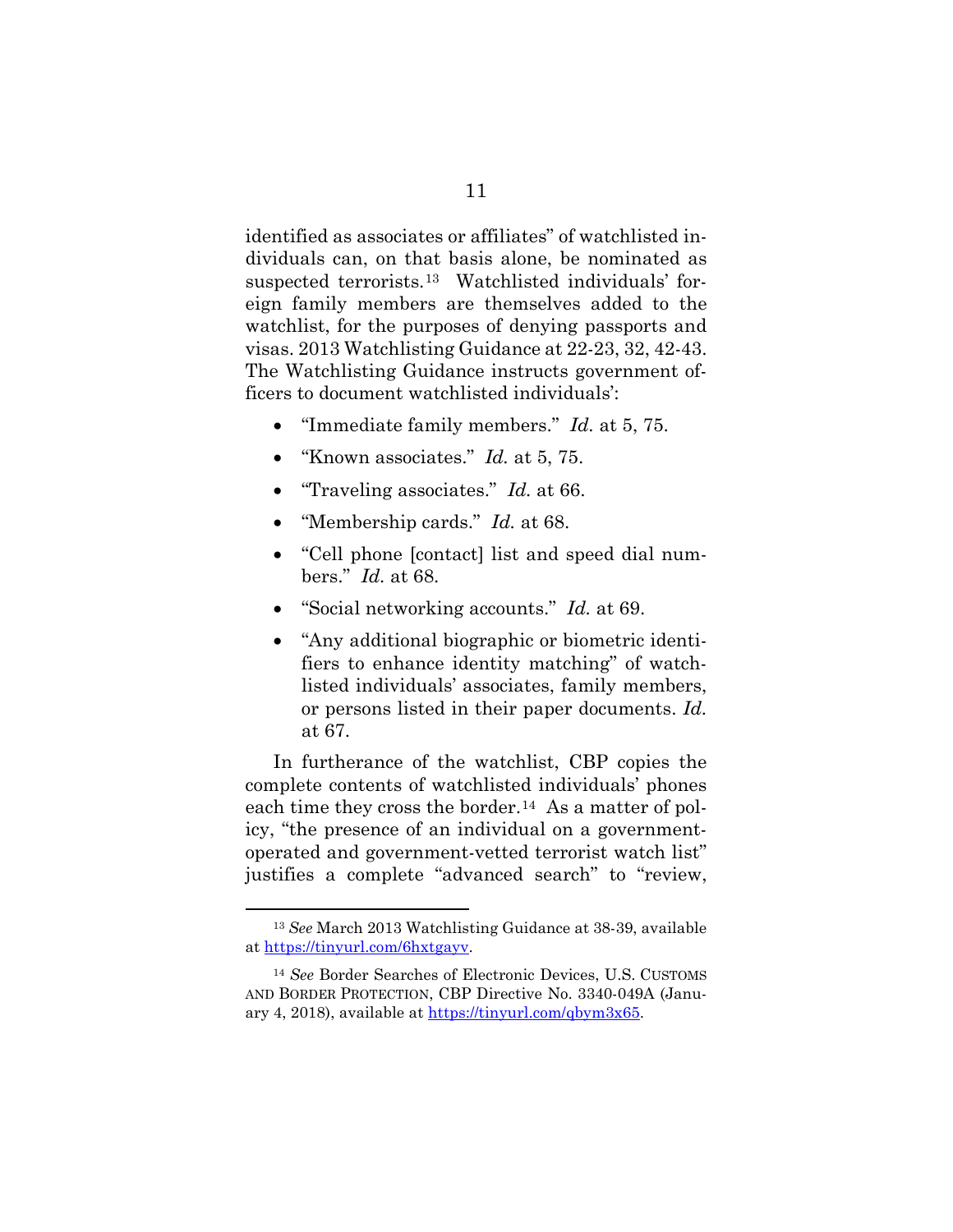copy, and/or analyze [the] contents" of any electronic device. CBP Directive No. 3340-049A at § 5.1.4. This associational documentation feeds further enhanced government scrutiny and surveillance. In CAIR's experience, American Muslims are often flagged for secondary inspections and enhanced screenings due to being listed as contacts in watchlisted family members' and friends' phones.

In the summer of 2018, the *Boston Globe* reported on associational harms extending far beyond even the Terrorist Screening Database's collection of "known or suspected terrorists.[15](#page-23-1) The Transportation Security Administration's previously undisclosed "Quiet Skies" program attempts to identify "unknown or partially known terrorists" by assigning Federal Air Marshalls to tail individuals with "affiliations" and "associations" with "watch listed terrorism suspects."[16](#page-23-2) Federal Air Marshals then document who the tailed individuals travel with, converse with, and meet with at airports and on flights.[17](#page-23-3) The Transportation Security Administration has since bragged to Congress that it nominates individuals to the main federal terrorist watchlist as a result of Quiet Skies surveillance.<sup>18</sup>

<span id="page-20-1"></span><span id="page-20-0"></span><sup>15</sup> *See* Jana Winter, "Welcome to the Quiet Skies," BOSTON GLOBE (July 28, 2018), available a[t https://tinyurl.com/2am2xjat.](https://tinyurl.com/2am2xjat)

<sup>16</sup> *See Id*. (link to March 2018 Quiet Skies bulletin), available at [https://tinyurl.com/484vmxj5.](https://tinyurl.com/484vmxj5)

<sup>17</sup> *See Id*. (link to behavioral checklist), available at [https://ti](https://tinyurl.com/s8hmdjwh)[nyurl.com/s8hmdjwh.](https://tinyurl.com/s8hmdjwh)

<sup>18</sup> *See* Senate Committee Testimony of TSA Administrator David Pekoske at 1:08 (Sept. 5, 2018), available at [https://ti](https://tinyurl.com/4tevqst5)[nyurl.com/4tevqst5.](https://tinyurl.com/4tevqst5)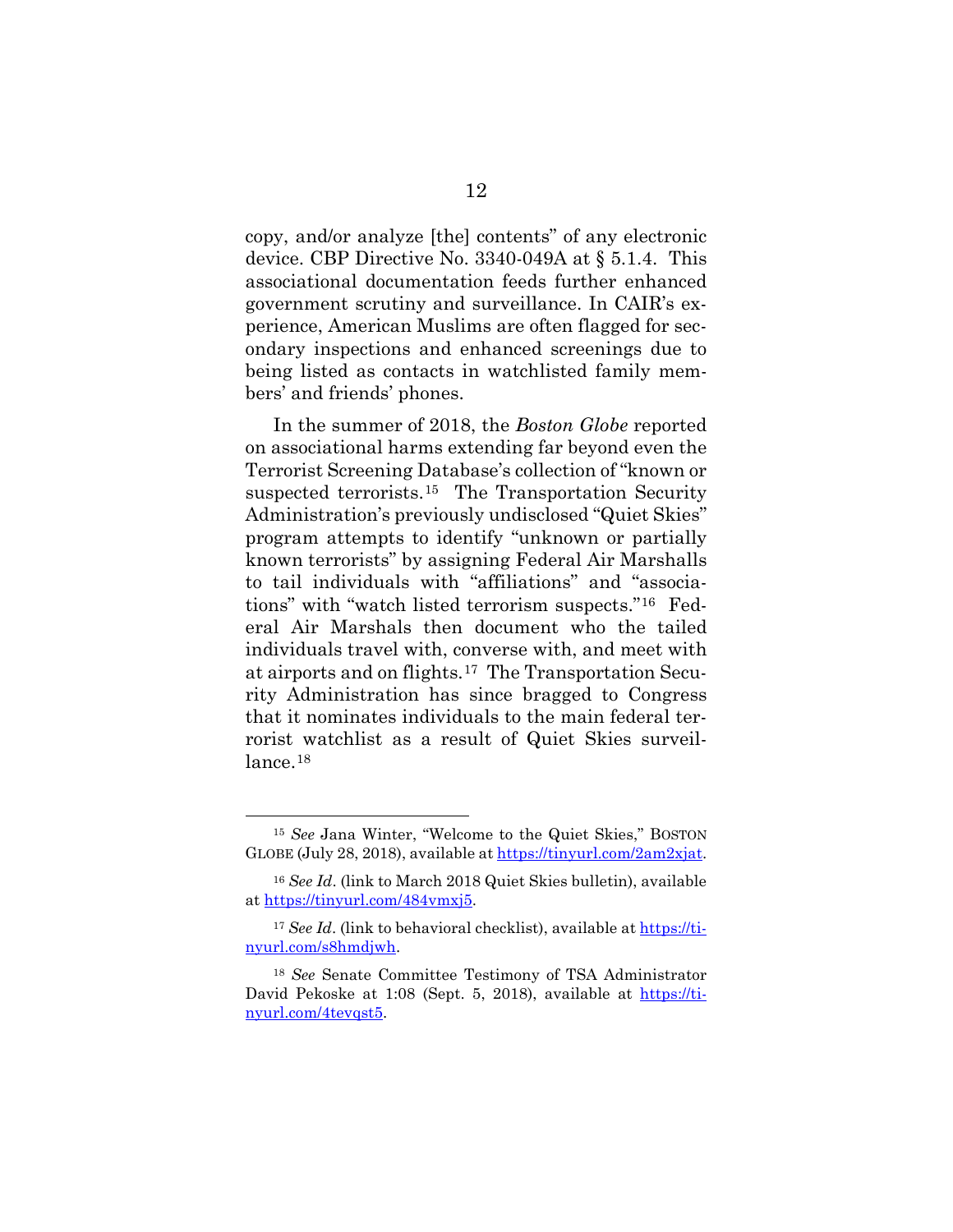Due to these federal watchlist programs, American Muslims, their family members, their coworkers, and their travelling companions are routinely labeled and punished as terrorists despite lacking any criminal record or pending criminal investigation. One of CAIR's pending constitutional challenges to the federal terrorist watchlist system details family, business, and associational harms to 40 Muslim plaintiffs. *El Ali v. Barr*, 8:18-cv-02415 (D. Md) (Second Amended Complaint). It includes a First Amendment freedom of association claim. *See id.* 

In the spring of 2018, the federal Massachusetts district court permitted a comparable First Amendment associational claim to survive the motion to dismiss phase, in a challenge brought by the ACLU. *Alasaad v. Nielsen*, No. 17-cv-11730, 2018 WL 2170323, at \*23 (D. Mass. May 9, 2018). There the district court concluded that the government's "motivation to search and retain [p]laintiffs' devices [is] to examine expressive or associational material," and when the government seizes "confidential lists of organizational members and supporters," then plaintiffs plausibly allege a "substantial burden [on] travelers' First Amendment rights." *Id.* at \*23-24 (cleaned up). Summary judgment on that matter is pending.

<span id="page-21-2"></span><span id="page-21-1"></span><span id="page-21-0"></span>It bears repeating. Nominations to and presence on the federal terrorist watchlist are not the result of criminal investigation and bear no relationship to arrests or convictions for any crime. *See, e.g.*, *Latif v. Holder*, 28 F. Supp. 3d 1134, 1152–53 (D. Or. 2014) (finding "high risk of erroneous deprivation" of watchlisted individuals' "constitutionally-protected interests" due in part to the "low evidentiary threshold" for watchlist nominations); *Elhady*, 391 F. Supp. 3d, at 577. Watchlist consequences flow without probable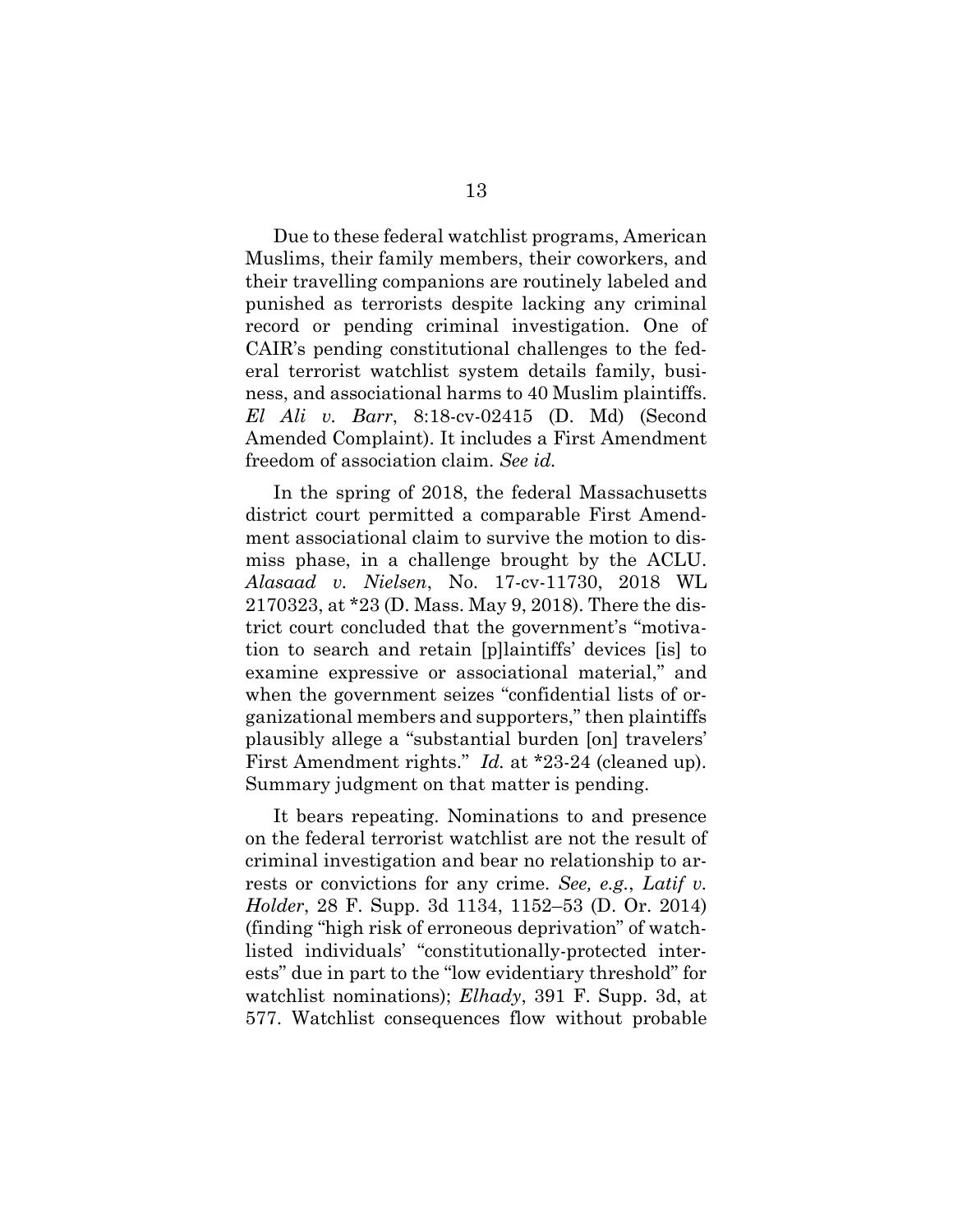cause and without execution of any warrant. *See, e.g.,* CBP Directive No. 3340-049A § 5.1.4. In 2019, a federal court found the combination of associational harms from the government labeling Muslims as "suspected terrorists," the vague innocent-conduct and association-based criteria for watchlist nominations, and the complete lack of notice of watchlist placement or an opportunity to learn of or challenge the reasons for that status, violated the Due Process Clause. *Elhady*, 391 F. Supp. 3d, at 583-85.

And yet, the federal government continues to defends its watchlist programs with arguments strikingly similar to those adopted by the California Attorney General and endorsed by the *AFPF* panel. Specifically, the federal government regularly asserts that dissemination of associational information and "terrorist" labels to government officials alone cannot, as a matter of law, impair liberty or cause constitutional harm. *See, e.g., Elhady v. Kable*, No. 20-01311, Final Brief of Appellees, Dkt. 56 at 36 (4th Cir. 2020).

In the federal government's view, the admission that its associational watchlisting programs have ensnared zero threats does not affect its rational basis for enacting them.[19](#page-23-5)

Watchlist litigation is illustrative as to why robust application of exacting scrutiny is necessary to constitutional protections of fundamental liberties. The watchlist, like the membership disclosures in *NAACP v. Alabama* chills American Muslims' associations due to the federal government's collection of relational

<span id="page-22-0"></span><sup>19</sup> *See, e.g.,* Jana Winter, "TSA official tells Congress that Quiet Skies surveillance has yet to foil any threats," BOSTON GLOBE (Sept. 5, 2018), available at [https://tinyurl.com/t1aaa972.](https://tinyurl.com/t1aaa972)